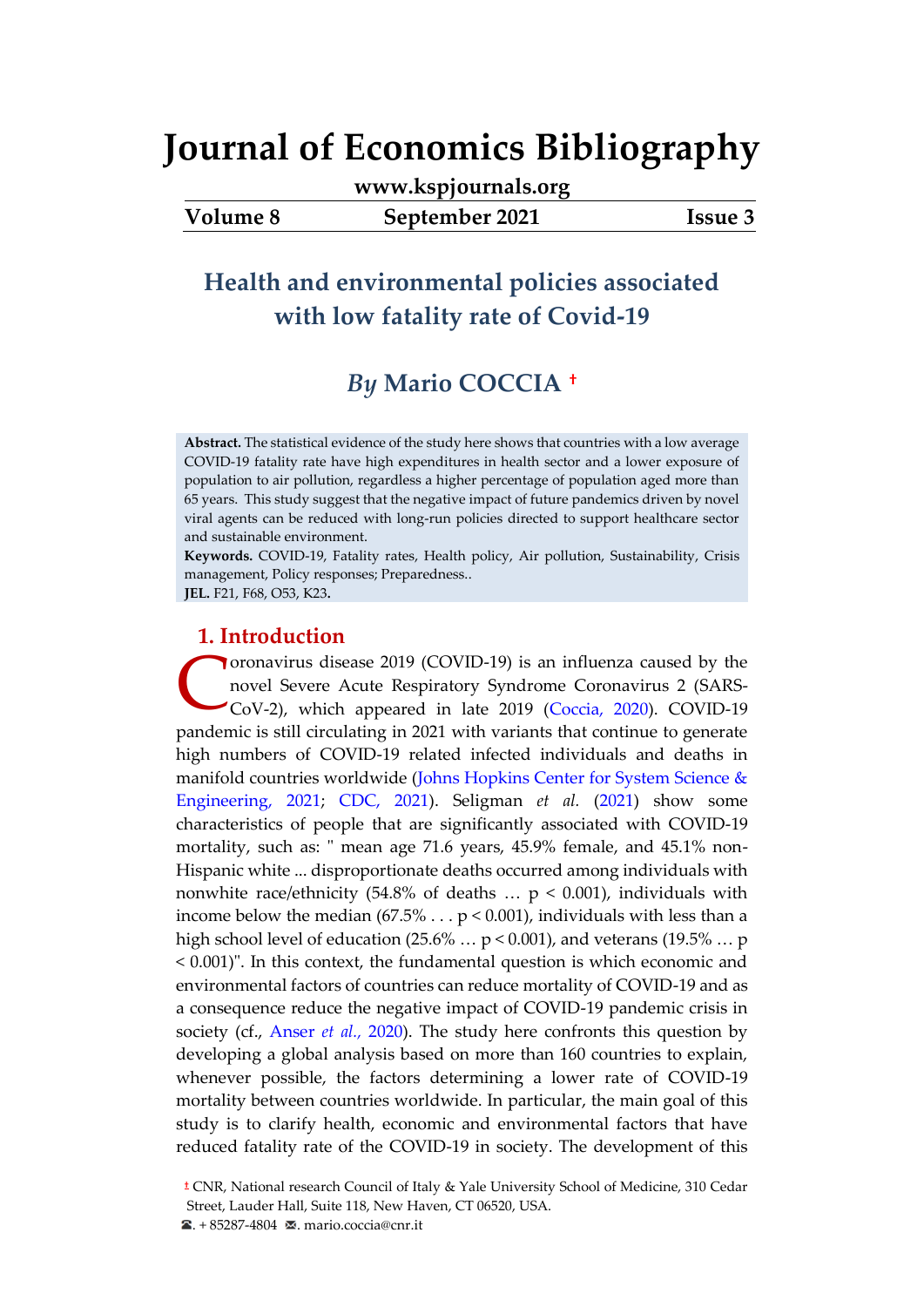study flows from a recognition that current literature does not clarify the complex economic, social and institutional factors that can mitigate the mortality of COVID-19 between countries. The assumptions of this study are that wealth of nations, healthcare spending and air pollution are factors associated with fatality rate of COVID-19 between countries. Lessons learned from this study can support effective and proactive strategies for reducing fatality rates of infectious diseases in the presence of future epidemics similar to the COVID-19. This study is part of a large research project that investigates factors determining the transmission dynamics of the COVID-19 pandemic and socioeconomic effects of the COVID-19 pandemic crisis in society to cope with future epidemics with appropriate policy responses (cf., Coccia, 2020, 2021).

#### **2. Theoretical framework**

M. Coccia, JEB, 8(3), 2021, p.152-170. Manifold studies focus on different aspects of COVID-19 pandemic crisis (cf., Hu *[et al.,](#page-15-0)* 2021; [Tian](#page-15-0) *et al.,* 2021). Asirvatham *et al.* [\(2020\)](#page-15-0) estimate an adjusted case fatality rate of COVID-19 in India considering some factors of urban environment and population. Results suggest that urban population and population aged more than 60 years were associated with increased adjusted case fatality rate. In this context, healthcare interventions directed to test elderly, people with comorbidities (e.g., having diabetes, cardiovascular diseases, cancer, etc.) and urban population are critical public policies to constrain negative effects of COVID-19 pandemic in society. Siddiqui *et al.* [\(2020\)](#page-15-0) also analyze the impact of COVID-19 pandemic in India and show that: "low public health expenditure combined with a lack of infrastructure and low fiscal response implies several challenges to scale up the COVID-19 response and management. Therefore, an emergency preparedness and response plan is essential to integrate into the health system of India". Ahmed *et al.* [\(2020\)](#page-15-0) focus on demographic, socioeconomic, and lifestyle health factors of countries to explain different COVID-19 effects in society. Ahmed *et al*. [\(2020\)](#page-15-0) suggest that health expenditure per capita has a positive relation with case recovery; in addition, countries with high average age of population and high percentage of urban population have also a high fatality of COVID-19 pandemic in society. In this research field, Kavitha & Madhavaprasad [\(2020\)](#page-15-0) maintain that preventive health care measures and policies of social distancing applied on a vast portion of population can constraint the spread of COVID-19. Iyanda *et al.* [\(2020\)](#page-15-0) argue that reinforcing public health sector and epidemiological surveillance programs can both reduce the spread of COVID-19 and prevent unnecessary deaths of this infectious disease. The role of health expenditure is also investigated by Gaffney *et al.* [\(2020](#page-15-0), p. 396) that maintain how: "the United States' underfunded public health infrastructure, fragmented medical care system, and inadequate social protections impose particular impediments to mitigating and managing the outbreak . . . . While the United States has a relatively generous supply of Intensive Care Unit beds and most other health care infrastructure, such medical resources are often unevenly distributed or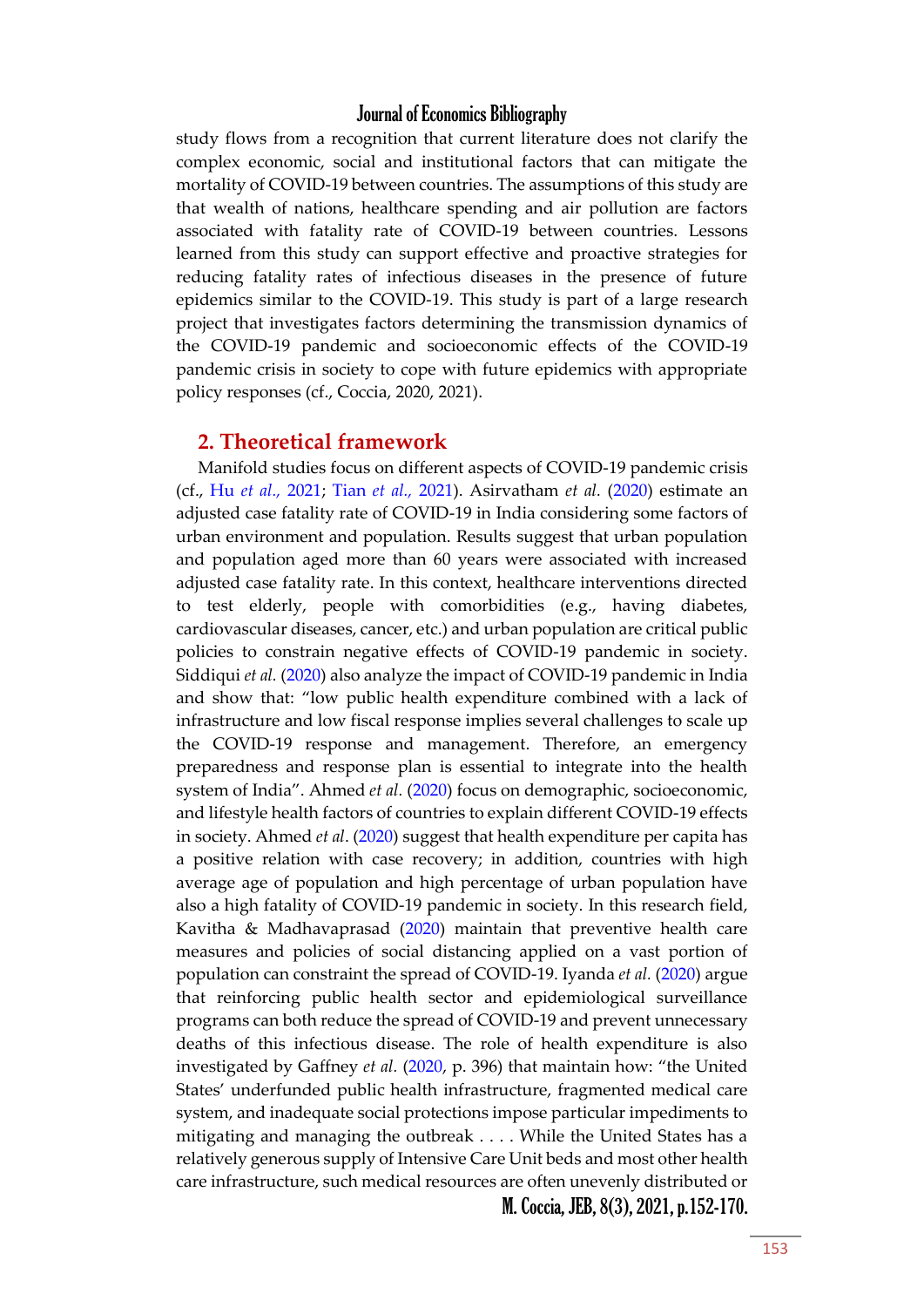deployed, leaving some areas ill-prepared for a severe respiratory epidemic". González-Bustamante [\(2021\)](#page-15-0) shows that in South America the social pressure on healthcare system affects interventions of governments to constrain the diffusion of COVID-19. In China, Jin & Qian [\(2020\)](#page-15-0) analyze: "the Chinese public-health expenditure at national and provincial levels …, and then compare it with the expenditures of other countries. The results show that: (1) the level of public-health expenditure in China is relatively low and far lower than that in developed countries; (2) Chinese governments have not paid enough attention to the prevention and control of major public-health emergencies, which may be an important reason for the outbreak of COVID-19; (3) Chinese public-health expenditure shows a fluctuating growth trend, but the growth rate is so slow that it is lower than that of GDP and fiscal expenditure; (4) although the Chinese government inclines the public-health expenditure to the poor provinces in central and western regions, the imbalance and inequity of public-health resource allocation are still expanding among provinces; (5) there is a lot of waste of resources in the public-health system, which seriously reduces the efficiency of public-health expenditure in China. Therefore, the Chinese government should improve the quantity and quality of public-health expenditure in the above aspects". Kapitsinis [\(2020\)](#page-15-0) investigates the diffusion of the novel coronavirus in nine European countries and pinpoints that health investments play a vital role to alleviate mortality rate of the COVID-19. Instead, Barrera-Algarín *et al.* [\(2020\)](#page-15-0) show that in Europe, a lower level of government health investments per capita is associated with high numbers of COVID-19 deaths per million inhabitants; in general, a high mortality of COVID-19 is also due to low health expenditure associated with high income inequality. Finally, Perone [\(2021\)](#page-15-0) analyzes Italy and shows that health care efficiency is one of the factors associated with the reduction of fatality rate; moreover, population aged 70 years and above, and concentration of air pollutants are positively associated with fatality rate in society.

Overall, then, current literature shows that economic system and interventions of public policy in specific countries (e.g., India, China, the USA, Italy, etc.) have generated different effects of the evolution of COVID-19 pandemic in society. However, *what is hardly known* is to explain and generalize at global level which economic and environment factors of countries can lower mortality of COVID-19 in society to design effective and proactive strategy to constrain future epidemics similar to COVID-19.

### **3. Materials and methods**

This study has the primary objective to explain factors determining a lower fatality rate of the COVID-19 between countries. Results can explain and generalize, whenever possible, vital characteristics of countries for designing an effective and proactive strategy to limit negative impact of future COVID-19 pandemic crisis and similar epidemics.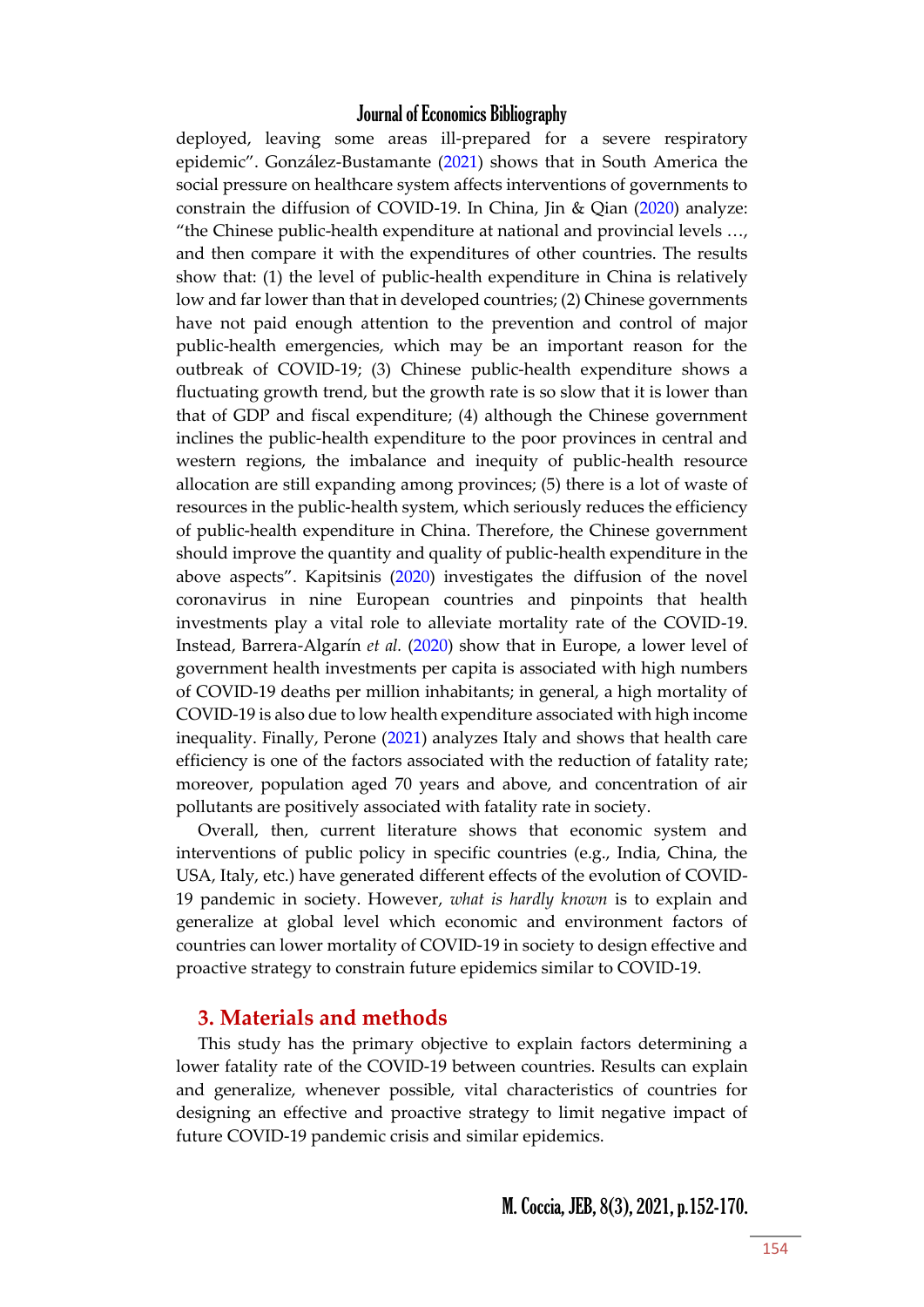#### 3.1. Sample and working hypothesis

The study is based on a sample of 161 countries that is categorized in two sub-samples according to the level of Gross Domestic Product (GDP) per capita (wealth of individuals) of nations is higher/lower than arithmetic mean of the sample *N*=161, to compare groups having similar socioeconomic framework.

The main working hypothesis of this study is that high GDP per capita and healthcare spending, and low air pollution are factors associated with reduction of the fatality rate of COVID-19 between countries.

#### 3.2. Measures

The measures for statistical analyses are:

 *Number of COVID-19 infected individuals* (%) is measured with confirmed cases of COVID-19 on 14 December 2020 divided by population of countries under study. Source of data: Johns Hopkins Center for System Science and Engineering [\(2021\)](#page-15-0).

 *Number of COVID-19 deaths* is measured with fatality rate (%) of COVID-19 given by deaths on 14 December 2020 divided by total infected individuals in countries. Source of data: Johns Hopkins Center for System Science and Engineering [\(2021\)](#page-15-0).

 *Wealth of population* is measured with Gross Domestic Product (GDP) per capita, Purchasing Power Parity (PPP-current international U.S. dollars \$) in 2019 (last year available in dataset). GDP per capita is gross domestic product divided by midyear population. GDP is the sum of gross value added by all resident producers in the economy plus any product taxes and minus any subsidies not included in the value of products. It is calculated without making deductions for depreciation of fabricated assets or for depletion and degradation of natural resources. Source of data: World Bank [\(2020\)](#page-15-0).

The expenditures in health sector are measured by:

a) Level of current health expenditure expressed as a percentage of GDP in 2017 (last year available in dataset). Estimates of current health expenditures include healthcare goods and services consumed during each year. Although this indicator does not include capital health expenditures (e.g., buildings, machinery, IT and stocks of vaccines for emergency or outbreaks), it is a main proxy of investments in health sector; in fact, countries having higher levels of health expenditures as percentage of GDP also tend to have a higher level of Research and Development expenditure  $(\%$  of GDP)<sup>1</sup>: bivariate correlation, using data of 2017, shows a positive coefficient equal to *r*=.45 (*p*-value 0.01, *N*=115 countries), whereas regression analysis with log-log model reveals that a 1% increase in the Research and Development expenditure (% of GDP), it increases expected current health

<sup>&</sup>lt;sup>1</sup> Gross domestic expenditures on research and development ( $R&D$ ), expressed as a percent of GDP, include both capital and current expenditures in the four main sectors: business enterprise, government, higher education and private non-profit. R&D covers basic research, applied research, and experimental development.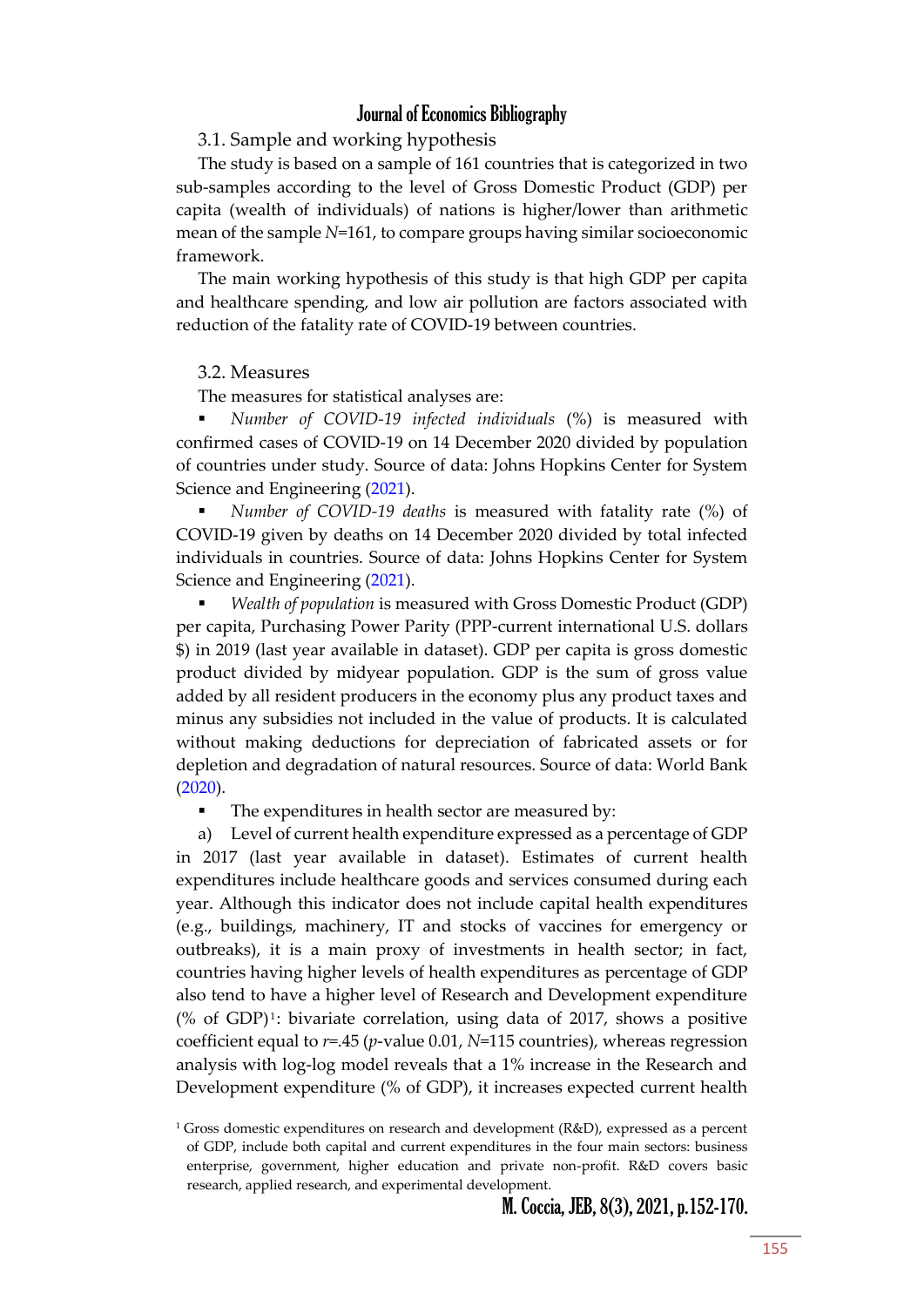expenditure (% of GDP) of .14% ( $p$ -value .001; coefficient R<sup>2</sup> indicates that about 20% of the variation of health expenditure can be attributed linearly to Research and Development expenditure; cf., Coccia, 2012, 2018). Source of data: World Bank [\(2020a\)](#page-15-0);

b) Domestic general government health expenditure per capita, PPP (current international \$) in 2017 (last year available): Public expenditure on health from domestic sources per capita expressed in international dollars at purchasing power parity (PPP time series based on ICP2011 PPP). Source of these data is also World Bank [\(2020b\)](#page-15-0).

 Elderly are measured with population aged 65 years and above as a percentage of the total population (population here counts all residents regardless of legal status or citizenship in 2019, last year available). Source: World Bank [\(2020c\)](#page-15-0). Population aged 65 and above is an important factor in infectious diseases because many studies show negative effects of COVID-19 on health of old people [\(Cohen-Mansfield, 2020; Perone, 2021\)](#page-15-0).

 Air pollution in environment is measured by percent of population exposed to ambient concentrations of PM2.5 that exceed the World Health Organization (WHO) guideline value in 2017 (last year available). In particular, it indicates the portion of a country's population living in places where mean annual concentrations of  $PM<sub>2.5</sub>$  are greater than 10 micrograms per cubic meter, the guideline value recommended by the WHO as the lower end of the range of concentrations over which adverse health effects due to PM<sub>2.5</sub> exposure have been observed. Source: World Bank [\(2020d\)](#page-15-0). In this context, studies reveal that areas with frequently high levels of air pollution — exceeding safe levels of ozone or particulate matter — had higher numbers of COVID-19 related infected individuals and deaths [\(Coccia, 2020,](#page-15-0)  [2021, 2021a; Martelletti &](#page-15-0) Martelletti, 2020). Moreover, high concentrations of particulate air pollutant induce serious damages to the immune system of people, weakening human body to cope with infectious diseases of (new) viral agents and other diseases [\(Glencross](#page-15-0) *et al.,* 2020).

 Containment measures against the spread of COVID-19 are assessed with total days of lockdown across countries in the year 2020 [\(Coccia, 2021b\)](#page-15-0). Tobías ([2020](#page-15-0), p. 2) states that: "Lockdown, including restricted social contact and keeping open only those businesses essential to the country's supply chains, has had a beneficial effect". Flaxman *et al.* [\(2020\)](#page-15-0) show that lockdowns seem to have effectively reduced transmission of the COVID-19. Atalan [\(2020\)](#page-15-0) argues that countries can start lockdown when there is an acceleration of daily confirmed cases beyond a critical threshold and can end it when there is a strong reduction of Intensive Care Unit (ICU) admissions (cf., [Chaudhry](#page-15-0) *et al.,* 2020). Source: COVID-19 pandemic lockdowns [\(2021\)](#page-15-0).

3.3. Data analysis procedure

The sample of *N=161 countries* is divided in two sub-samples (group 1 and 2) having similar socioeconomic conditions for a comparative analysis as follow: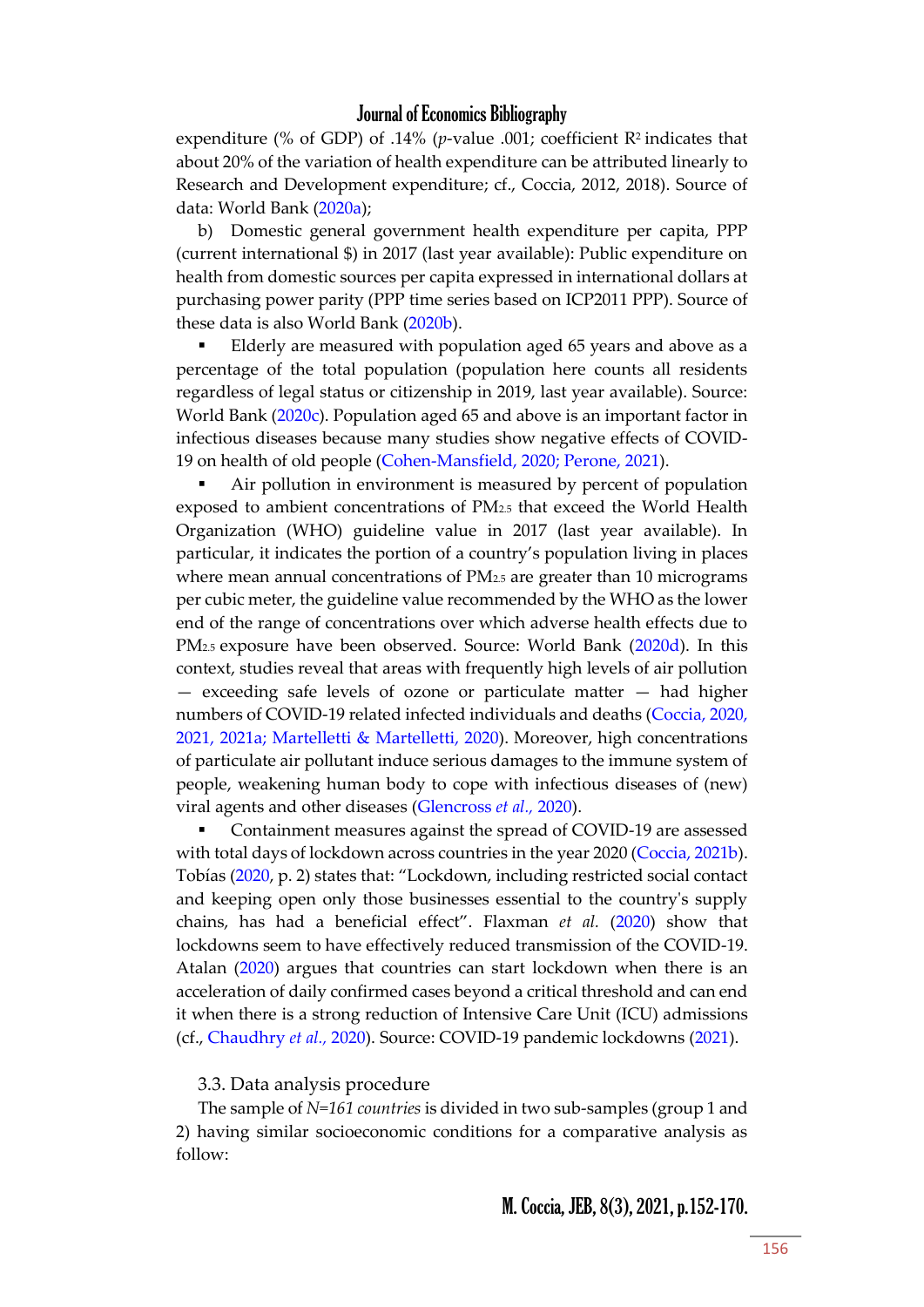group 1: *countries with a Gross Domestic Product per capita higher than arithmetic mean of the sample*

 group 2: *countries with a Gross Domestic Product per capita lower and/or equal than arithmetic mean of the sample*

*Firstly*, data are analyzed with descriptive statistics of variables given by arithmetic mean (M) and standard deviation (SD), doing a comparative analysis between two groups of countries just mentioned. In addition, the normality of the distribution of variables, to apply correctly parametric analyses, is analyzed with skewness and kurtosis coefficients; in the presence of not normal distributions, variables are transformed in logarithmic scale to have normality.

*Secondly*, follow-up investigation is the Independent Samples *t*-Test that compares the means of two independent groups in order to determine whether there is statistical evidence that the associated population means are significantly different. The assumption of homogeneity of variance in the Independent Samples *t* Test -- i.e., both groups have the same variance -- is verified with Levene's Test based on following hypotheses:

 $H$ 0: σ1<sup>2</sup> - σ2<sup>2</sup> = 0 (population variances of group 1 and 2 are equal) *H*1: σ1<sup>2</sup> - σ2<sup>2</sup> ≠ 0 (population variances of group 1 and 2 are not equal)

The rejection of the null hypothesis in Levene's Test suggests that variances of the two groups are not equal: i.e., the assumption of homogeneity of variances is violated. If Levene's test indicates that the variances are equal between the two groups (i.e., *p*-value large), equal variances are assumed. If Levene's test indicates that the variances are not equal between the two groups (i.e., *p*-value small), the assumption is that equal variances are not assumed.

After that, null hypothesis (*H'*0) and alternative hypothesis (*H'*1) of the Independent Samples *t*-Test are:

*H*' $\alpha$ :  $\mu_1$  =  $\mu_2$ , the two population means are equal in countries with a higher and lower level of GDP per capita

*H'*<sub>1</sub>:  $\mu_1 \neq \mu_2$ , the two population means are not equal in countries having a higher and lower level GDP per capita

Statistical analyses are performed with the Statistics Software SPSS version 26.

#### **4. Results**

The arithmetic mean (M) of the GDP per capita in 2019 of the sample (*N*=155 valid countries and 6 missing values) is M=\$22,794; as consequence the two groups for a comparative analysis are:

 *Countries with a Gross Domestic Product per capita in 2019 >* \$22,794, *N*= 58 countries

*Countries with a Gross Domestic Product per capita in 2019 ≤\$22,794, N=98* countries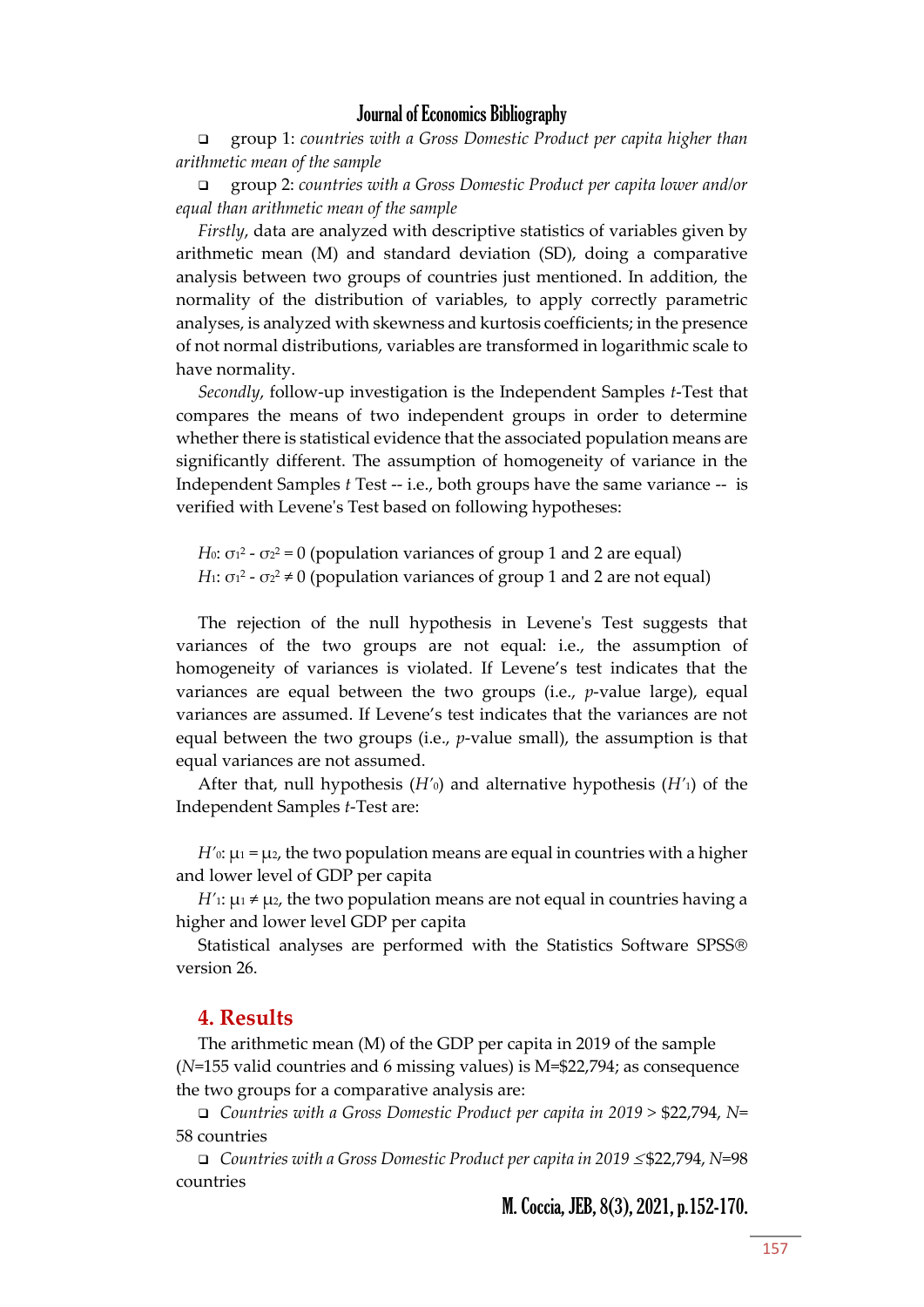|                                                  | $\sim$ 20 $\sim$ $\sim$ 0.000 $\mu$ . The contraction of      |            |                                 |                                 |             |  |
|--------------------------------------------------|---------------------------------------------------------------|------------|---------------------------------|---------------------------------|-------------|--|
|                                                  |                                                               |            | Countries with a Gross Domestic | Countries with a Gross Domestic |             |  |
|                                                  |                                                               |            | Product per capita              | Product per capita              |             |  |
|                                                  |                                                               |            | in $2019 \leq $22,794$          | $in$ 2019 > \$22,794            |             |  |
| Description of variables                         |                                                               | М          | SD.                             | M                               | SD          |  |
|                                                  | Cases/population, % 2020                                      | 0.81       | 1.11                            | 2.39                            | 1.66        |  |
|                                                  | Fatality rate, % 2020                                         | 2.28       | 1.57                            | 1.68                            | 0.88        |  |
|                                                  | GDP per capita PPP (\$), 2019                                 | \$8,538.85 | \$6,035.58\$                    | 4\$46,634.61                    | \$20,215.07 |  |
|                                                  | Health expenditure (% of GDP), 2017                           | 5.97       | 2.12                            | 7.59                            | 2.77        |  |
|                                                  | General government health expenditure per capita, PPP         |            |                                 |                                 |             |  |
| $(\$)$ , 2017                                    |                                                               | \$243.72   | \$260.29                        | \$2,323.90                      | \$1,373.42  |  |
|                                                  | Population aged 65 years and above as a percentage of         |            |                                 |                                 |             |  |
| population, 2019                                 |                                                               | 5.83       | 3.85                            | 15.07                           | 6.41        |  |
|                                                  | PM <sub>2.5</sub> air pollution, population exposed to levels |            |                                 |                                 |             |  |
| exceeding WHO guideline value (% of total), 2017 |                                                               | 97.70      | 11.95                           | 72.34                           | 38.23       |  |
|                                                  | COVID-19 pandemic lockdowns (days), 2020                      | 55.26      | 51.22                           | 96.71                           | 85.79       |  |

**Note:** M= arithmetic mean; SD= Standard Deviation.

**Table 1.** *Descriptive statistics*





Table 1 shows that fatality rate is lower in richer countries (1.68%) that have an average GDP per capita more than \$46,600, a high level of health expenditure of roughly 7.6% of GDP, a high level of government health expenditure of about \$2,300 per capita, a lower exposure of population to levels exceeding PM2.5 air pollution according to WHO guidelines, and finally a longer period of lockdown, regardless a higher percentage of population aged 65 years and above and a higher incidence of confirmed cases on population in these countries (cf., Figure 1).

Table 2 shows the Independent Samples *t* Test, as follow-up inspection, to assess the significance of the difference of arithmetic mean between groups of countries under study. The *p*-value of Levene's test is significant, and we have to reject the null HP of Levene's test and conclude that the variance in the groups under study is significantly different (i.e., equal variances are not assumed), except lockdown (days) that has *p*-value<.06 and equal variances are assumed. Table 2 reveals a statistically significant difference of arithmetic mean between groups having GDP per capita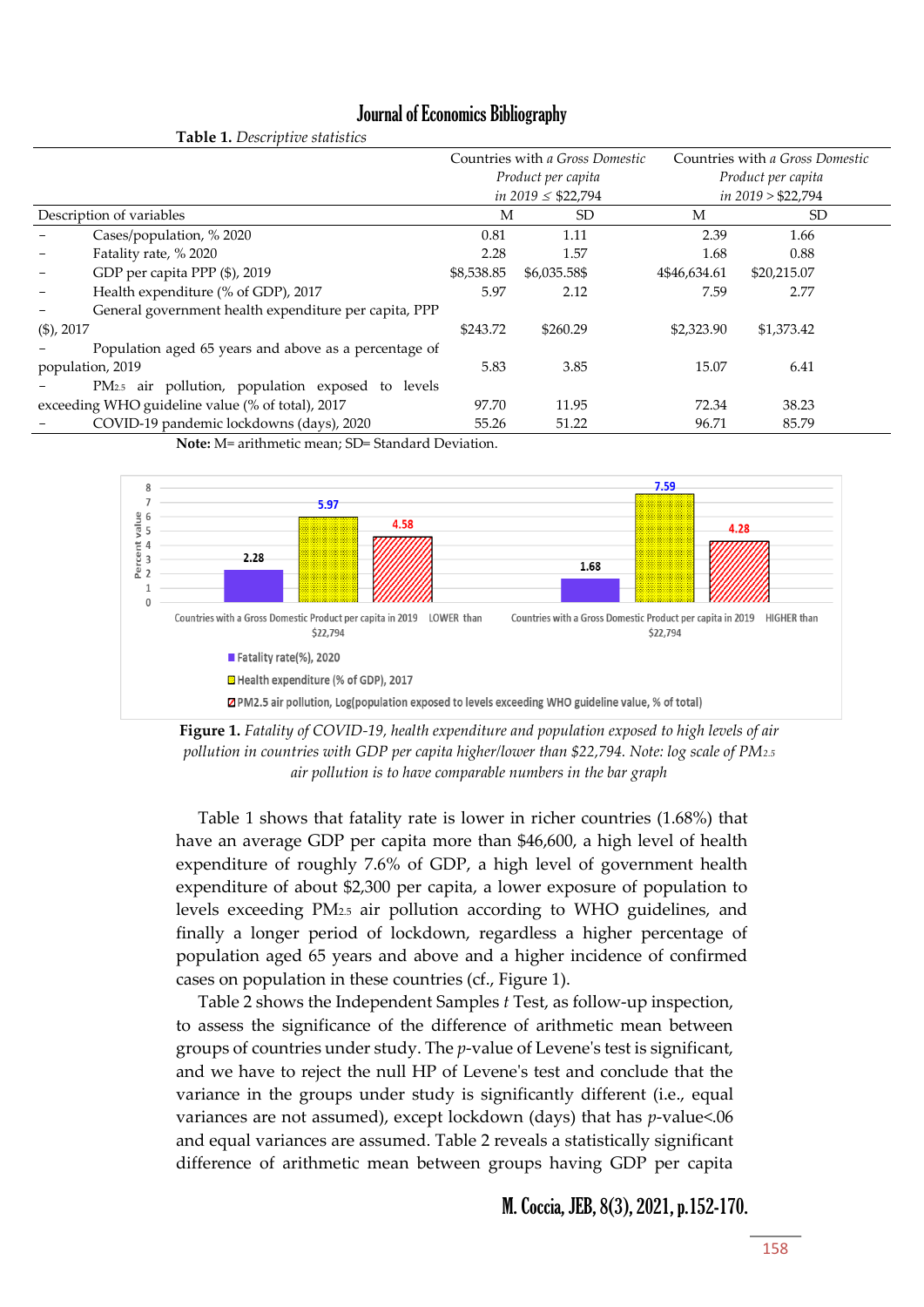lower than \$22,794 (group 1) and higher than \$22,794 (group 2) as indicated in table 1.

In particular, table 2 substantiates that:

 There was a significant difference in average cases/population % between groups 1 and 2 ( $t_{88.15} = -6.43$ ,  $p < .001$ )

 There was a significant difference in average fatality rate % between groups 1 and 2 (*t153.67* = 3.06, *p* < .01)

 There was a significant difference in average GDP per capita between groups 1 and 2 (*t*63.13 = 13.98, *p* < .001)

 There was a significant difference in average health expenditure (% of GDP) between groups 1 and 2 ( $t_{96.66} = -3.86$ ,  $p < .001$ )

 There was a significant difference in average government health expenditure per capita between groups 1 and 2 ( $t_{59.48} = -11.41$ ,  $p < .001$ )

• There was a significant difference in average population aged 65 years and above as a percentage of total population between groups 1 and 2  $(t_{81.80} = -9.98, p < .001)$ 

 There was a significant difference in average population exposed to levels of PM2.5 air pollution exceeding WHO guideline value (% of total) between groups 1 and 2 (*t*52.34 = 3.19, *p* < .01)

 There was a significant difference in average days of COVID-19 pandemic lockdowns between groups 1 and 2 ( $t_{70.00}$  = -2.03,  $p < .05$ )

|                       |                               | Levene's Test   |       |                              |         |            |             |            |
|-----------------------|-------------------------------|-----------------|-------|------------------------------|---------|------------|-------------|------------|
|                       |                               | for equality of |       |                              |         |            |             |            |
|                       |                               | variances       |       | t-test for equality of Means |         |            |             |            |
|                       |                               |                 |       |                              |         | Sig. $(2-$ | Mean        | Std. Error |
|                       |                               | F               | Sig.  | t                            | df      | tailed)    | Difference  | Difference |
| Cases/population %,   |                               |                 |       |                              |         |            |             |            |
| 2020                  | • Equal variances assumed     | 17.462          | 0.001 | $-7.079$                     | 153.000 | 0.001      | $-0.016$    | 0.002      |
|                       | • Equal variances not assumed |                 |       | $-6.431$                     | 88.151  | 0.001      | $-0.016$    | 0.002      |
| Fatality rate %,      |                               |                 |       |                              |         |            |             |            |
| 2020                  | • Equal variances assumed     | 7.842           | 0.006 | 2.671                        | 154.000 | 0.008      | 0.006       | 0.002      |
|                       | • Equal variances not assumed |                 |       | 3.057                        | 153.670 | 0.003      | 0.006       | 0.002      |
| GDP per capita PPP    |                               |                 |       |                              |         |            |             |            |
| $(\$)$ , 2019         | • Equal variances assumed     | 46.016          | 0.001 | $-17.345$                    | 153.000 | 0.000      | -38095.761  | 2196.380   |
|                       | • Equal variances not assumed |                 |       | $-13.984$                    | 63.132  | 0.001      | -38095.761  | 2724.193   |
| Health expenditure    |                               |                 |       |                              |         |            |             |            |
| (% of GDP), 2017      | • Equal variances assumed     | 4.929           | 0.028 | $-4.127$                     | 154.000 | 0.001      | $-1.627$    | 0.394      |
|                       | • Equal variances not assumed |                 |       | $-3.859$                     | 96.660  | 0.001      | $-1.627$    | 0.422      |
| General government    |                               |                 |       |                              |         |            |             |            |
| health expenditure    |                               |                 |       |                              |         |            |             |            |
| per capita, PPP (\$), |                               |                 |       |                              |         |            |             |            |
| 2017                  | • Equal variances assumed     | 163.442         | 0.001 | -14.446                      | 152.000 | 0.001      | $-2080.181$ | 143.998    |
|                       | • Equal variances not assumed |                 |       | $-11.412$                    | 59.484  | 0.001      | $-2080.181$ | 182.286    |
| Population ages 65    |                               |                 |       |                              |         |            |             |            |
| years and above as a  |                               |                 |       |                              |         |            |             |            |
| percentage of         |                               |                 |       |                              |         |            |             |            |
| population, 2019      | • Equal variances assumed     | 21.540          | 0.001 | $-11.266$                    | 154.000 | 0.001      | $-9.244$    | 0.821      |
|                       | · Equal variances not assumed |                 |       | $-9.975$                     | 81.803  | 0.001      | $-9.244$    | 0.927      |
|                       |                               |                 |       |                              |         |            |             |            |

#### **Table 2.** *Independent Samples Test*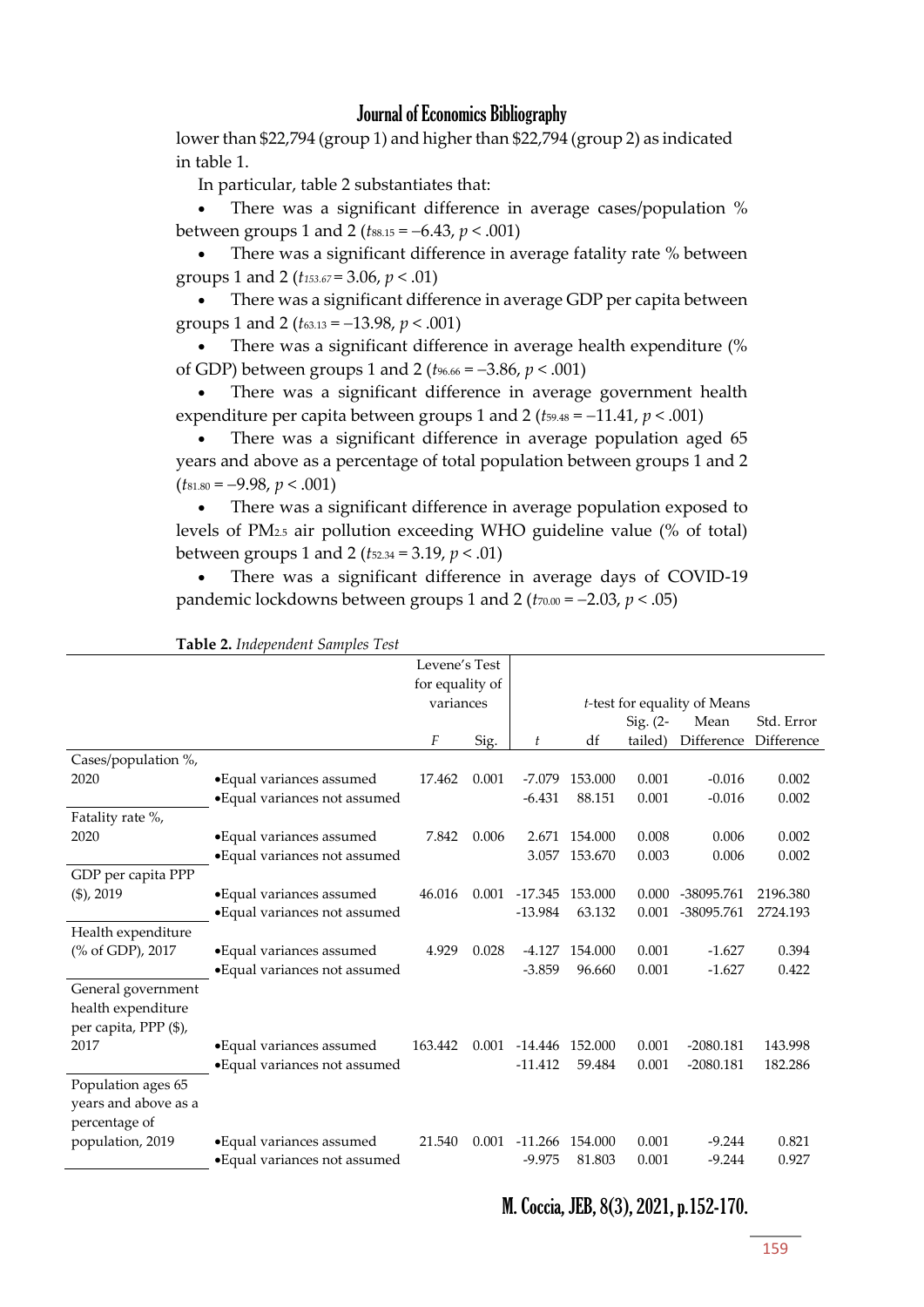| $Log PM_{2.5}$ air<br>pollution, population<br>exposed to levels<br>exceeding WHO<br>guideline value (% of |                               |        |       |          |         |       |          |       |
|------------------------------------------------------------------------------------------------------------|-------------------------------|--------|-------|----------|---------|-------|----------|-------|
| total), 2017                                                                                               | • Equal variances assumed     | 59.944 | 0.001 | 4.311    | 148.000 | 0.001 | 0.518    | 0.120 |
|                                                                                                            | • Equal variances not assumed |        |       | 3.190    | 52.335  | 0.002 | 0.518    | 0.162 |
| Log days COVID-19                                                                                          |                               |        |       |          |         |       |          |       |
| lockdowns, 2020                                                                                            | • Equal variances assumed     | 3.749  | 0.057 | $-2.030$ | 70.000  | 0.046 | $-0.433$ | 0.213 |
|                                                                                                            | • Equal variances not assumed |        |       | $-1.999$ | 61.106  | 0.050 | $-0.433$ | 0.217 |

Hence, findings suggest that fatality rate in richer countries (1.7%) is lower than medium-low income per capita countries (2.3%). Factors determining the mitigation of the fatality of COVID-19 in society can be due to a higher level of health expenditure of roughly 7.6% of GDP, higher level of government health expenditure per capita of about \$2,300, a lower exposure of population to levels exceeding PM2.5 air pollution according to WHO guidelines and a longer duration of lockdown, though countries with lower fatality rates have a higher percentage of population aged 65 years and above (considered as a risk group in population; cf., European Centre for Disease Prevention and Control, 2021)<sup>2</sup> and a higher incidence of confirmed cases in population. These statistical analyses provide important, very important results to explain factors associated with the effects of COVID-19 pandemic in society. In particular, an effective strategy to cope with global pandemic crisis has to be based on three main public policies:

 $\Box$  health policy with higher levels of healthcare expenditure as percentage of GDP directed to specific target of efficiency of overall healthcare sector

 $\square$  environmental policies based on sustainability for reducing the exposure of population to air pollution

 $\Box$  and finally, a timely policy response based on containment and mitigation measures in a context of advanced economies.

### **5. Discussion and policy implications**

Lau *et al.* [\(2021\)](#page-15-0) argue that in the presence of a continuous global COVID-19 pandemic threat, actual confirmed cases appear vague numbers and suggest the mortality rate as the main indicator to evaluate the real effects of COVID-19 in society (cf., Antony *et al.,* [2020; Liu](#page-15-0) *et al.,* 2021). In this context, one of the goals of nations to cope with COVID-19 pandemic crisis is to mitigate the mortality rate (cf., [Coccia, 2020a\)](#page-15-0). Previous studies suggest that measures of containment, such as full lockdown, can reduce the human-tohuman transmission dynamics of infectious diseases and negative effects of COVID-19 pandemic in society [\(Atalan, 2020; Prem](#page-15-0) *et al.,* 2020; Tobías, 2020).

<sup>2</sup> For instance, in this context, at 9 December 2020, fatality rate in Italy as a percentage of the age group was 3% (between people having 60-69 years), 10.2% (70-79 years), 19% (80-89) and finally about 23% in population aged > 90 years (ISS, 2020; cf., Perone, 2021).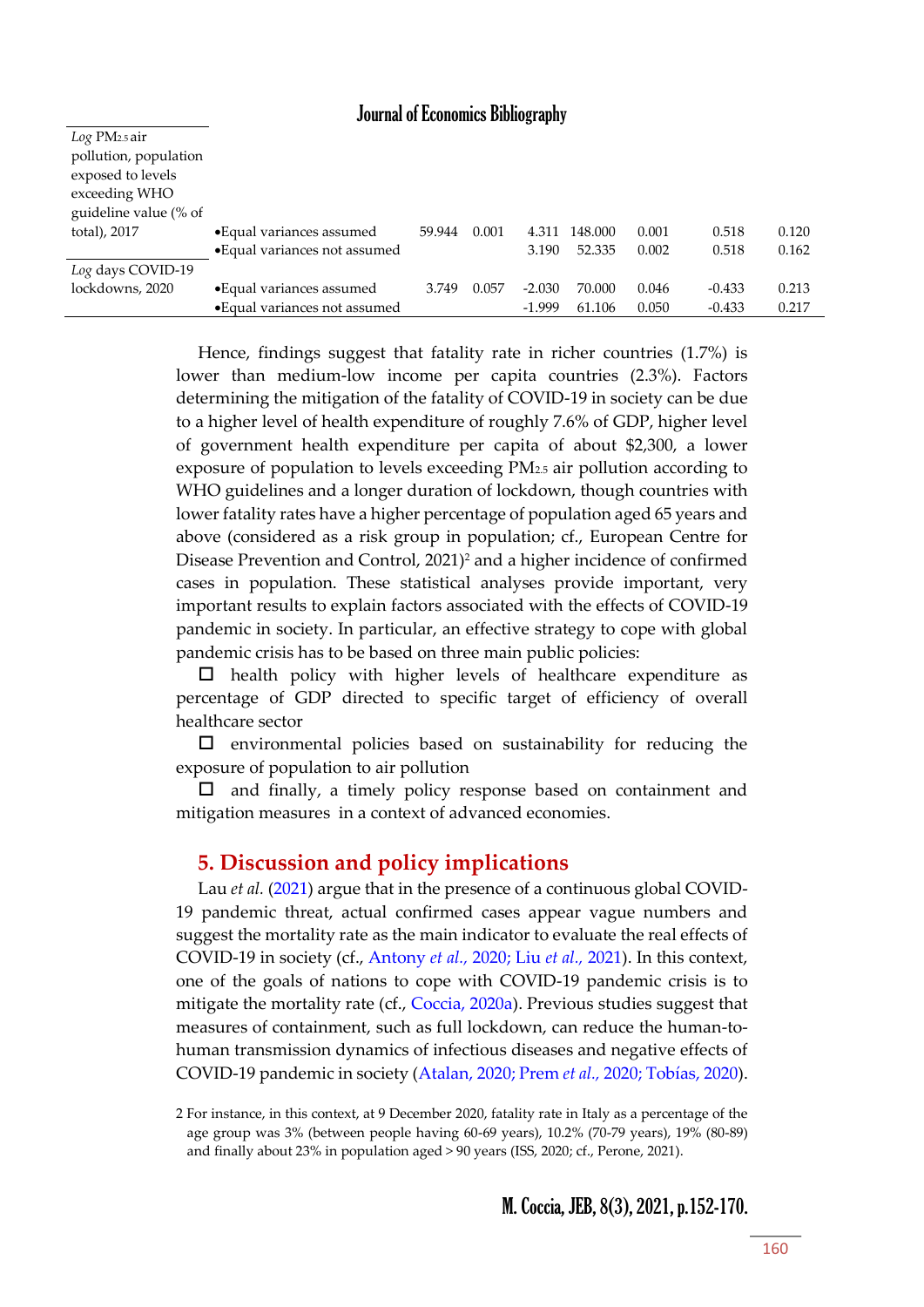However, these policy responses are necessary but, of course, not sufficient conditions to constraint a negative impact of pandemics in society because many countries with a longer duration of lockdown have also a very high fatality rate, such as Italy; as a consequence an additional inquiry is needed [\(Coccia, 2021b\)](#page-15-0). *What this study adds to current studies* on the COVID-19 pandemic crisis, performing a global analysis of countries, is to explain, whenever possible, factors determining a lower rate of fatality between countries to support a comprehensive strategy to cope with future epidemics similar to COVID-19. In particular, this study confirms that GDP per capita, healthcare spending and air pollution are factors associated with fatality rate of COVID-19 across countries. Findings here can suggest general guidelines to mitigate fatality rates of future epidemics similar to COVID-19 as schematically summarized in the figure 2.



**Figure 2.** *Factors determining a mitigation of fatality rates of COVID-19 between countries to design general guidelines to constrain pandemic crises of novel viral agents similar to Severe Acute Respiratory Syndrome Coronavirus 2 (SARS-CoV-2) that is the strain of the novel influenza that causes coronavirus disease 2019 (COVID-19).*

Hence, follow-up materials to reduce fatality rates of COVID-19 have to be focused on structural public policies and appropriate policy responses to cope with a constant pandemic threat. Especially,

*Health Policy* 

This study reveals that countries with lower fatality rates have a high level of health expenditure given by 7.6% of GDP and government health expenditure per capita of about \$2,300, whereas countries with higher fatality rates have a health expenditure of roughly 6% of GDP and very low government health expenditure per capita (a mere average value of about \$243 per inhabitants) that indicates a weak healthcare sector to cope with pandemics and also other diseases in society. Scholars, to reduce the risk factors of COVID-19 mortality, also consider socioeconomic, clinical, physical, biophysiological, and biochemical characteristics of people, which can be affected by the type of nutrition system, toxicity, and ecological footprint (Aljerf & [Aljurf, 2020\)](#page-15-0). Other scholars, such as [Kapitsinis \(2020\)](https://www.scopus.com/authid/detail.uri?origin=resultslist&authorId=55893246200&zone=), argue that investments in health sector are a critical public policy to mitigate mortality rate of COVID-19. In this context, countries should also support the expansion of hospital capacity and testing capabilities to reduce diagnostic delays of infectious diseases and foster new technology with the development of effective vaccines, antivirals and other innovative drugs that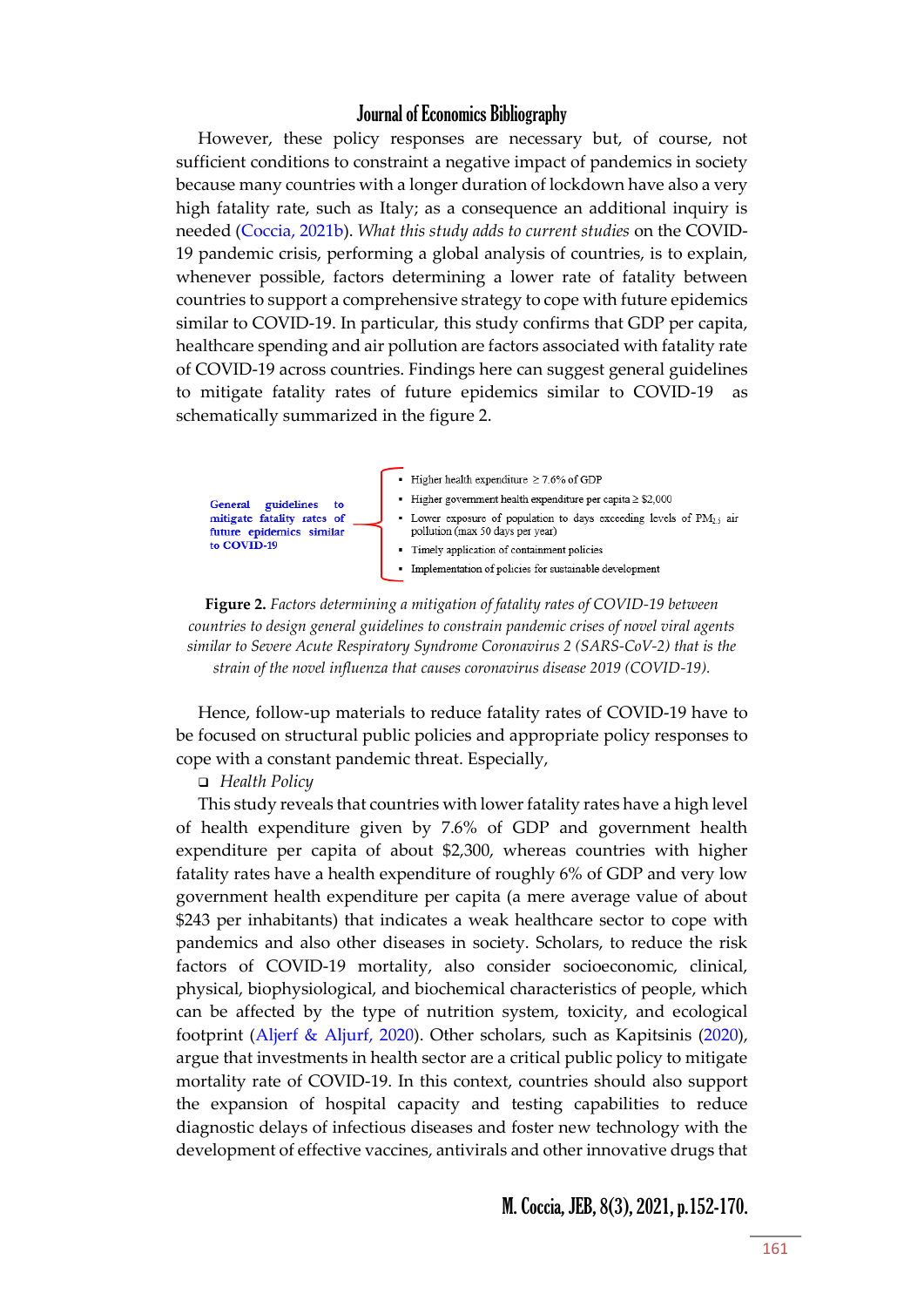can counteract future public health threats of new epidemics similar to COVID-19 (Ardito *et al.*[, 2021; Coccia, 2019, 2020\)](#page-15-0).

*Environmental policy* 

This study finds that sustainable environment plays a vital role for reducing the impact of COVID-19 in terms of COVID-19 related infected individuals and deaths; in particular, a low rate of fatality is associated with a low level of air pollution (cf., [Coccia, 2020, 2020b, 2020c\)](#page-15-0). In fact, average population exposed to levels exceeding WHO guideline value (% of total) is 72% in countries with a lower level of fatality rate, whereas in countries with a higher incidence of mortality of the COVID-19 is almost 98%! Coccia [\(2020,](#page-15-0)  [2021\)](#page-15-0) shows that number of infected people was higher in Italian cities with >100 days per year exceeding limits set for PM10 or ozone. Copat *et al.* [\(2020\)](#page-15-0), considering different studies about the relation between air pollution and the spread of COVID-19, suggest that PM2.5 and NO<sup>2</sup> can support the spread and lethality of COVID-19, but additional analyses are needed to confirm this relation concerning transmission dynamics of the SARS-CoV-2 (cf., [Coccia,](#page-15-0)  [2021\)](#page-15-0). Coccia [\(2020\)](#page-15-0), using a case study of Italy, explains that: "the max number of days that Italian provincial capitals can exceed per year the limits set for PM<sup>10</sup> (particulate matter 10 µm or less in diameter) or for ozone, considering the meteorological conditions, is about 48 days. Beyond this critical point, … environmental inconsistencies, because of the combination between air pollution and meteorological conditions, trigger a take-off of viral infectivity (epidemic diffusion) with damages for health of population, economy and society" (cf. also Aljerf & [Aljurf, 2020\)](#page-15-0). In fact, days of air pollution, associated with climate change, affect the health of population and environment [\(Coccia, 2020; 2021\)](#page-15-0). In this field of research, Carugno *et al.* [\(2018\)](#page-15-0) analyze respiratory syncytial virus (RSV), the primary cause of acute lower respiratory infections in children: bronchiolitis. The study suggests that seasonal weather conditions and concentration of air pollutants seem to influence RSV-related bronchiolitis epidemics in Italian urban areas. In particular, airborne particulate matter (PM) may influence the children's immune system and foster the spread of RSV infection. This study also shows a correlation between short- and medium-term PM<sup>10</sup> exposures and increased risk of hospitalization because of RSV bronchiolitis among infants. Glencross *et al.* [\(2020\)](#page-15-0) discuss that air pollution in the long run can cause diseases by perturbing multicellular immune responses, because areas with high air pollution are associated with increased exacerbations of asthma and novel influenza viruses [\(Coccia, 2020, 2020a, 2021\)](#page-15-0). Moreover, in outdoor environment, studies suggest that the concentration of atmospheric pollutants is associated with the spread of SARS-CoV-2 [\(Coccia, 2020;](#page-15-0)  [Martelletti &Martelletti, 2020\)](#page-15-0), but a high wind speed sustains clean days from air pollution, reducing whenever possible the spread of COVID-19 and other infectious diseases (cf., [Coccia, 2020; Rosario](#page-15-0) *et al.,* 2020). To put it differently, a low wind speed in cities prevents the dispersion of air pollutants that can include bacteria and viruses, such as SARS-CoV-2, and can increase the incidence of COVID-19 in society, such as in some European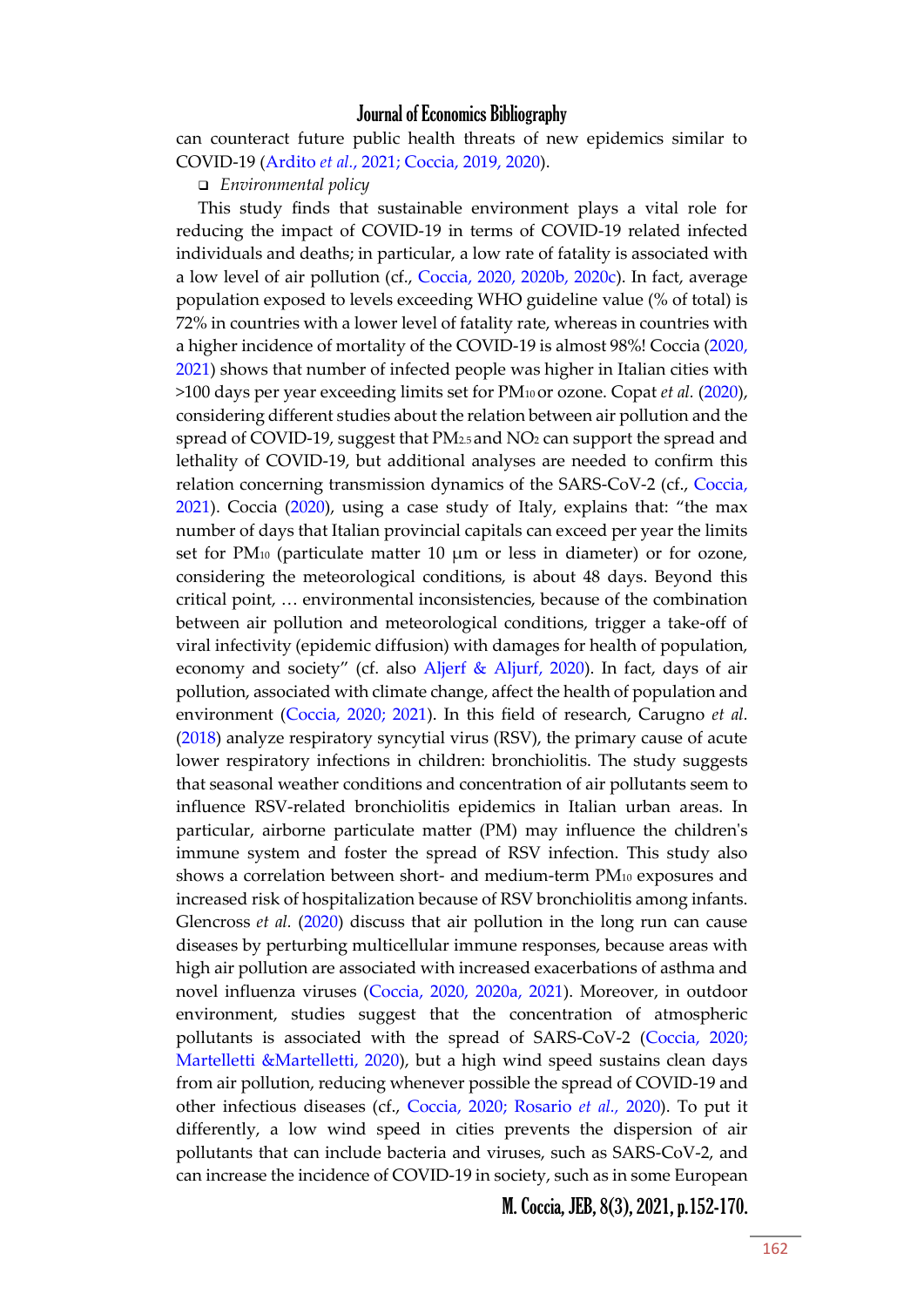regions [\(Coccia, 2020, 2021\)](#page-15-0). Instead, in external environment, high wind speed supports the dilution and removal of the droplets, decreasing the concentration of viral agents in the air and the transmission dynamics of viral infectivity among people (cf., [Coccia, 2020b, 2020c\)](#page-15-0). In fact, Rosario et al. (2020, p. 4) also show that wind improves the circulation of air and also increases the exposure of the novel coronavirus to the solar radiation effects, a factor having a negative correlation in the diffusion of COVID-19. Guo et al. (2019) argue that haze pollution is a serious environmental problem affecting cities, proposing policies for urban planning that improve respiratory health of population. In addition, scholars argue that: "besides some high negative externalities associated with COVID-19 pandemic in the form of increasing death tolls and rising healthcare costs, the global world should have to know how to direct high mass carbon emissions and population growth through acceptance of preventive measures, which would be helpful to contain coronavirus pandemic at a global scale" ([Anser](#page-15-0)  *[et al.,](#page-15-0)* 2020). In fact, Marazziti *et al.* [\(2021\)](#page-15-0) point out that the activities of human society do not consider the long-term damages of climate change and of high air pollution that may increase in future more and more the diffusion of novel influenza viruses. Reilly *et al.* [\(2021\)](#page-15-0) maintain that one of the main effects of the COVID-19 pandemic crisis on climate change can be its influence on national commitments to action, such as recovery funds directed to low carbon investments. As a matter of fact, improvements in air quality have been accompanied by demonstrable benefits to human health. In this perspective, countries should introduce organizational, product and process technologies directed to a sustainable development for the improvement of environment, atmosphere, air quality and especially public health of population to cope with future epidemics similar to COVID-19 and other diseases that generate cardiovascular and respiratory disorders in society [\(Amoatey et al., 2020; Siafakas](#page-15-0) *et al.,* 2018).

#### *Public policy responses*

This study also shows that a lower mortality of COVID-19 is associated with countries having a timely application of lockdowns. The model by Balmford *et al.* (2020) reveals that countries with an immediate application of full lockdown reduced deaths compared to countries that delayed the application of this strong containment measure. Gatto *et al.* [\(2020\)](#page-15-0) maintain that restriction to mobility and human interactions can reduce transmission dynamics of the COVID-19 by about 45%. In addition, Janssen & van der Voort [\(2020](#page-15-0)) show the utility of "smart lockdown" as policy responses based on suggested and not mandated mitigation measures that are focused on responsibility of individuals. In this context, new studies show that specific places have a high risk to be COVID-19 outbreaks (e.g., restaurants, gyms, stadium, discotheques, etc.; cf., [Chang](#page-15-0) *et al.,* 2020); as a consequence, selected measures of containment (e.g., restricting maximum occupancy of specific places, social distancing and wearing of face masks) can be more effective interventions to constrain the spread of COVID-19, without deteriorating economic system, than policies based on uniformly reduction of the mobility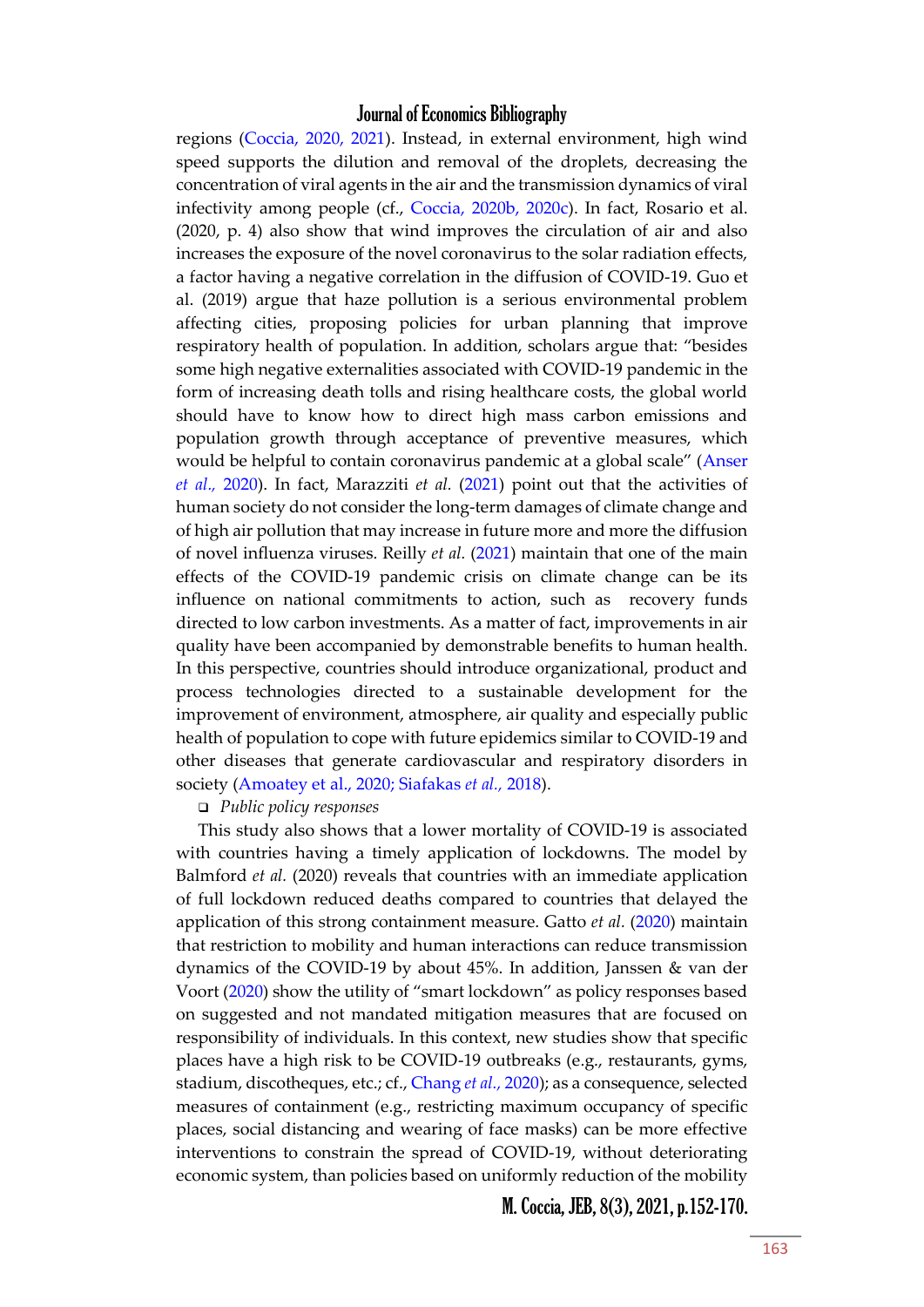of people (Chang *et al.,* [2020; cf., Coccia, 2021b; Renardy](#page-15-0) *et al.,* 2020). Studies also report that containment measures for COVID-19 pandemic crisis might affect mental health with: "disturbances ranging from mild negative emotional responses to full-blown psychiatric conditions, specifically, anxiety and depression, stress/trauma-related disorders, and substance abuse. The most vulnerable groups include elderly, children, women, people with pre-existing health problems especially mental illnesses, subjects taking some types of medication including psychotropic drugs, individuals with low socio-economic status, and immigrants" ([Marazziti](#page-15-0) *et al.,* 2021). Simon *et al.* [\(2021](#page-15-0)) confirm that: "The negative capability well-being, mental health and social support impacts of the Covid-19 lockdown were strongest for people with a history of mental health treatment. Future public health policies concerning lockdowns should pay special attention to improve social support levels in order to increase public resilience".

In general, a continuous pandemic threat highlights fragility, vulnerability and weakness of ecosystem and society, and the difficulties of countries to cope with unforeseen crises. Hence, pandemic threats given by novel infectious diseases, such as the COVID-19, in the long run need timely policy responses of containment based on agility and adaptive governance of nations supported by efficient expenditures in health sector and sustainable policies for reducing air pollution (cf., [Coccia, 2020, 2021\)](#page-15-0). In the short run, efficient health systems can support the management of COVID 19 vaccinations to constrain current and future negative effects of pandemics in society [\(DeRoo et al., 2020; Frederiksen](#page-15-0) *et al.,* 2020; Harrison & Wu, 2020). Evans & Bahrami [\(2020\)](#page-15-0) pinpoint that super-flexibility can be an appropriate approach to cope with pandemic threats of current COVID-19 in which decision making of policymakers should be oriented to versatility, agility, and resilience. In short, this study, to reiterate, suggests that to constrain the negative impact in society of constant pandemic threats, nations have to apply public policies directed to increase expenditures in health sector and reduce the sources of air pollution for improving healthcare of population in a context of sustainable environment [\(Coccia, 2020; Sabat](#page-15-0) *et al.,* 2020, p. 917).

#### **6. Conclusion observations and limitations**

This statistical analysis here suggests that GDP per capita, healthcare spending and air pollution are factors associated with reduction of fatality rate of COVID-19 between countries. In particular, this new study here finds that countries with a low average COVID-19 fatality rates have high expenditures in health sector >7.5 (% of GDP), high health expenditures per capita >\$2,300 and a lower exposure of population to days exceeding safe levels of particulate matter (PM2.5). Results of the study here also suggest that general guidelines for a global strategy to cope with pandemic threat have to be based on a public policy that supports health system with effective expenditures and investments, and an environmental policy directed to sustainability that reduces the exposure of population to air pollution. These public policies can induce a reduction of fatality rates in the presence of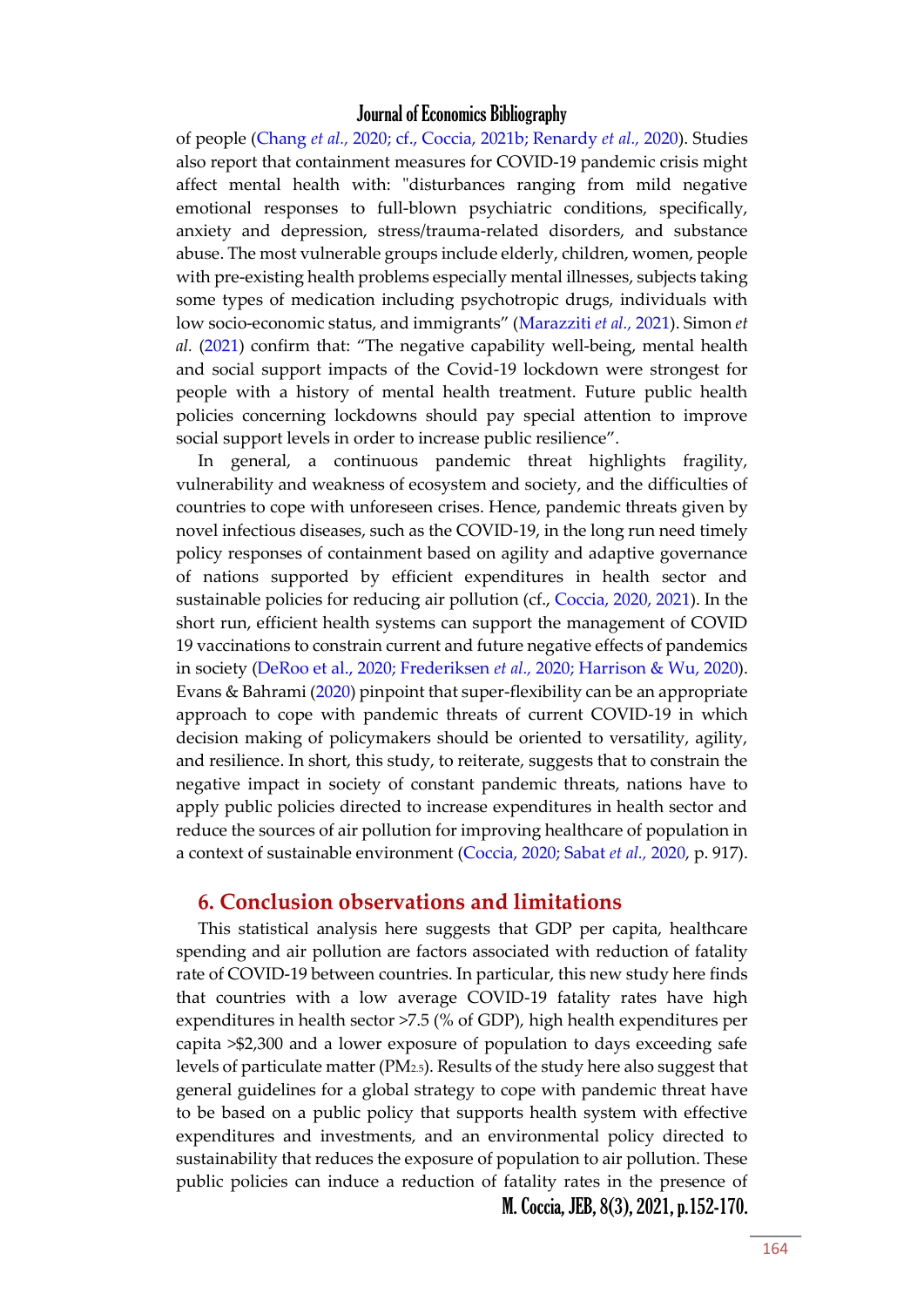pandemics, regardless a higher incidence of confirmed cases and a higher percentage of elderly on total population.

In addition, results here can also suggest ambidexterity strategies of crisis management for more prosperous or less favored countries:

 Rich countries can focus in the short run on measures of containment of shorter duration because of a stronger healthcare sector based on high health expenditures (as % of GDP), whereas in the long run these countries should support environmental policies for reducing air pollution

 Developing countries have to focus in the short run on measures of containment of a longer duration because of a weak healthcare sector based on low health expenditures (as % of GDP) and in the long run have to support policies for enhancing health system and health of population.

These conclusions are, of course, tentative. A main concern is that there can be differences among countries belonging to the same group of developed and developing countries, having a similar level of GDP, because they can have different healthcare expenditures, institutional contexts and apply different strategies of pandemic management. In fact, despite the study here provides main findings to better design policy responses to pandemic threat, other confounding factors that influence variables under study here (e.g., institutional aspects, culture, religion, political system, structure of pharmaceutical industry, investments in hospital sector, in prevention, in medical personnel, etc.) need to be considered for more comprehensive analysis and policy responses of countries (cf., [Stribling](#page-15-0) *et al.,* [2020\)](#page-15-0). The positive side of this study is a global analysis of more than 160 countries to generalize, whenever possible, findings here that are *prima facie* (i.e., accepted as correct until proved otherwise) to support appropriate policy responses at country level. However, future studies have also to focus on follow-up materials and questions investigating the role of different organizational and financing modes of healthcare systems and the allocation of financial resources between healthcare activities (e.g., preventive and curative care) or groups of healthcare providers (for example, hospitals and ambulatory centers) because can affect the health system capability of countries to cope with current and future pandemic crises. In fact, results here have also to be reinforced with much more follow-up investigation concerning detailed research into the relations between negative effects of pandemic threat in society, health systems, public health capacity and pandemic response of countries.

Overall, then, this study suggests that an effective strategy to reduce the negative impact of future pandemic threats, similar to COVID-19, in terms of fatality rates in society, has to be based on high expenditures (and investments) in health system and on policies of sustainable development to improve public health and overall ecosystem. To conclude, this study here could represent a starting point to analyze further socio-economic factors that may shape and support general guidelines for a global strategy to cope with future pandemic threats both in more prosperous and less favored countries.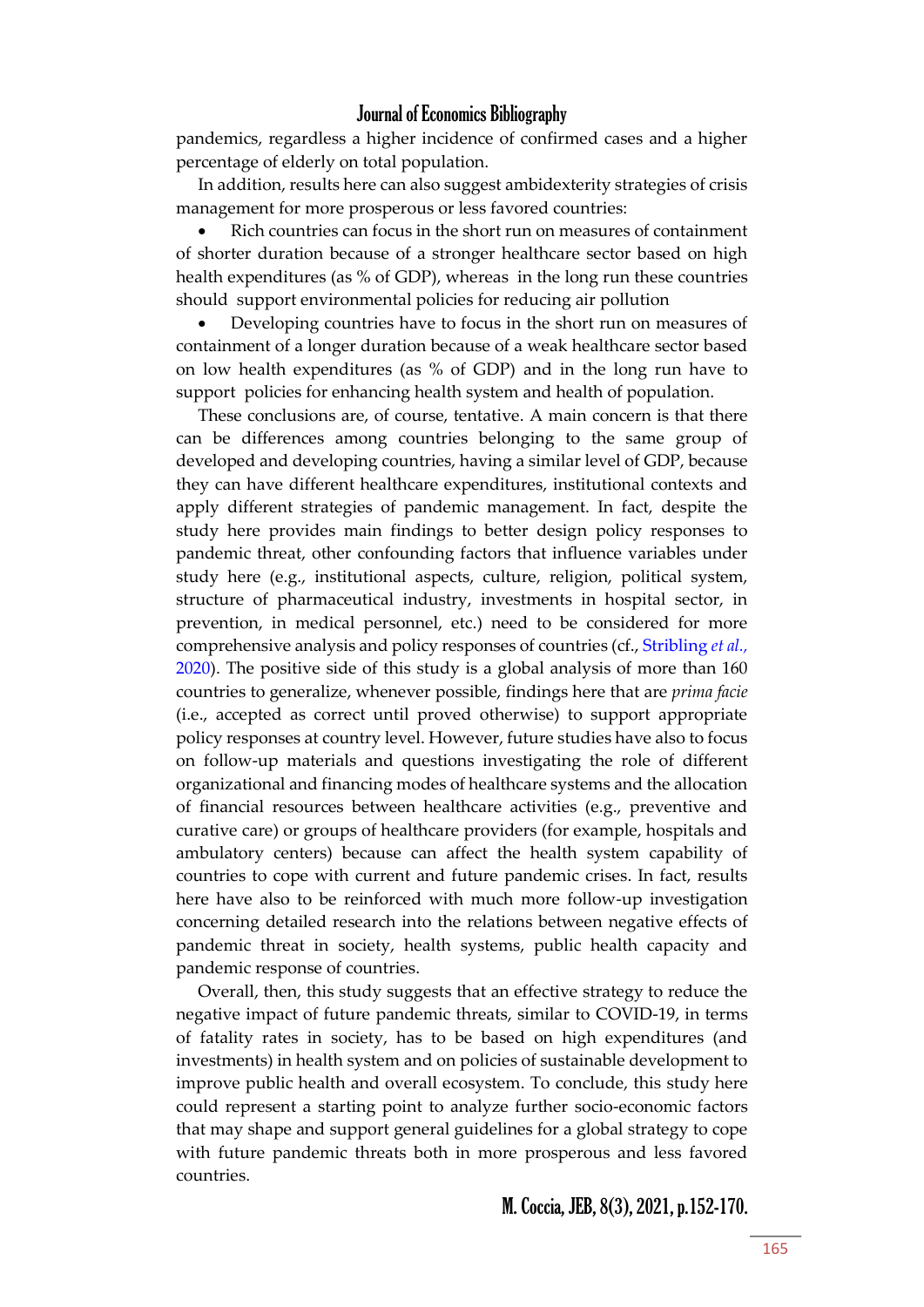## **Declaration of competing interest.**

The author declares that he has no known competing financial interests or personal relationships that could have appeared to influence the work reported in this paper. No funding was received for this study.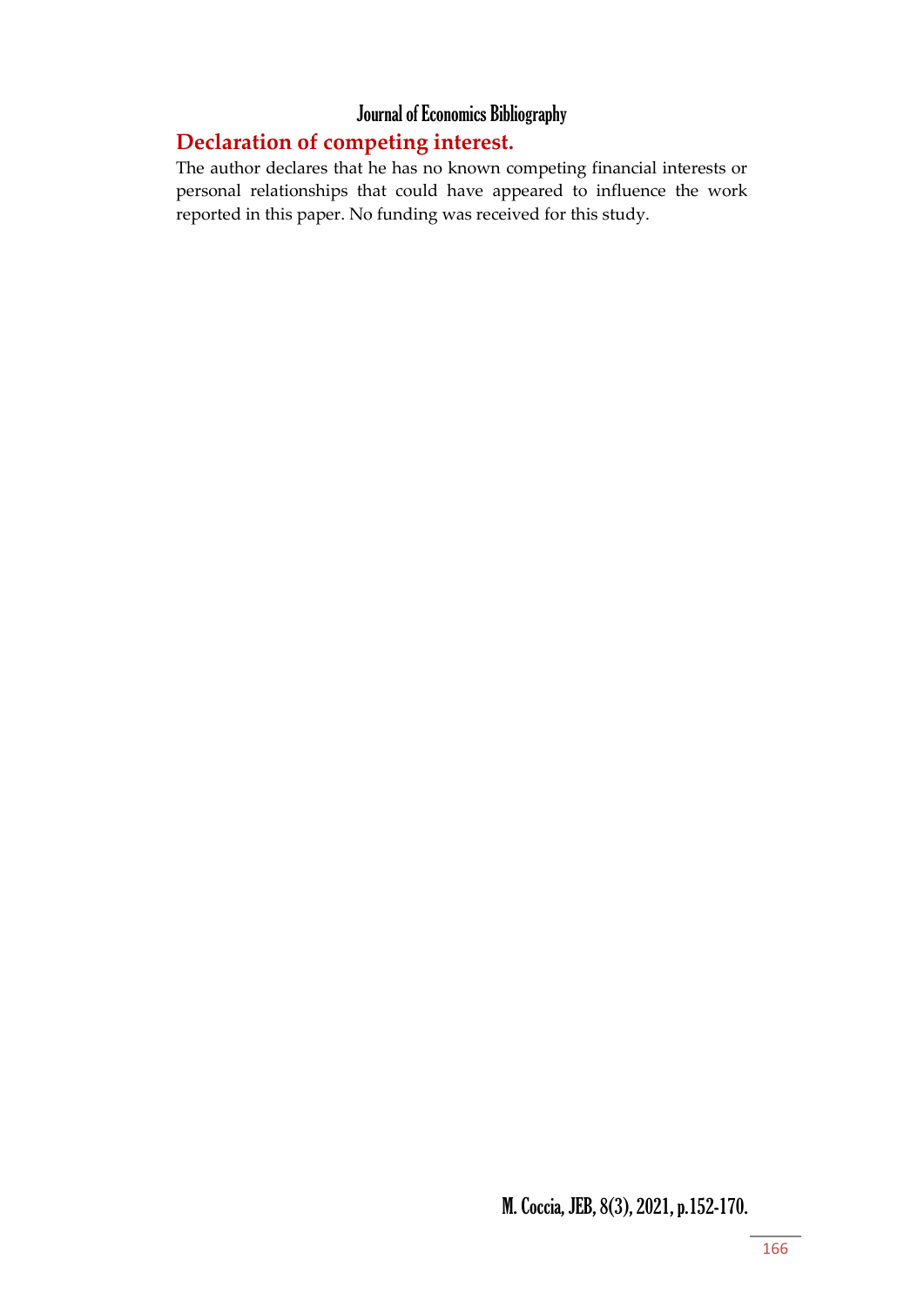#### **References**

- <span id="page-15-0"></span>Ahmed, A., Haque T., & Rahman M.M. (2020). Lifestyle acquired immunity, decentralized intelligent infrastructures, and revised healthcare expenditures may limit pandemic catastrophe: A lesson from COVID-19. *[Frontiers in Public Health](https://www.scopus.com/sourceid/21100798718?origin=resultslist)*. 8, 566114.
- Aljerf, L., & Aljurf, M. (2020). Improvements in the ecological and nutritional aspects of down's syndrome. *Preprints 2020*, 2020050512. doi. [10.21203/rs.3.rs-30313/v1](https://doi.org/10.21203/rs.3.rs-30313/v1)
- Amoatey, P., Sicard, P., De Marco, A., & Khaniabadi, Y.O., (2020). Long-term exposure to ambient PM2.5 and impacts on health in Rome, Italy. *Clinical Epidemiology and Global Health*, 8(2), 531–535. doi[. 10.1016/j.cegh.2019.11.009](https://doi.org/10.1016/j.cegh.2019.11.009)
- Anser M.K., Yousaf Z., Khan M.A., Voo X.H., Nassani A.A., Alotaibi S.M., Abro M., & Zaman K. (2020). The impacts of COVID-19 measures on global environment and fertility rate: double coincidence. Air quality, atmosphere, & health, 1–10. Advance online publication. doi. [10.1007/s11869-020-00865-z](https://doi.org/10.1007/s11869-020-00865-z)
- Antony, S. J., Almaghlouth, N. K., Heydemann, E. L. (2020). Are coinfections with COVID-19 and influenza low or underreported? An observational study examining current published literature including three new unpublished cases. *Journal of Medical Virology*, 92(11), 2489–2497. doi[. 10.1002/jmv.26167](https://doi.org/10.1002/jmv.26167)
- Ardito L., Coccia M., & Messeni-Petruzzelli A. (2021). Technological exaptation and crisis management: Evidence from COVID-19 outbreaks. *R&D Management*, doi. [10.1111/radm.12455](https://doi.org/10.1111/radm.12455)
- [Asirvatham E.S.,](https://www.scopus.com/authid/detail.uri?origin=resultslist&authorId=57214220320&zone=) [Lakshmanan J.,](https://www.scopus.com/authid/detail.uri?origin=resultslist&authorId=7007126400&zone=) [Sarman C.J.,](https://www.scopus.com/authid/detail.uri?origin=resultslist&authorId=57219311704&zone=) & [Joy M.](https://www.scopus.com/authid/detail.uri?origin=resultslist&authorId=57217484956&zone=) (2020)[. Demystifying the varying case](https://www.scopus.com/record/display.uri?eid=2-s2.0-85096082032&origin=resultslist&sort=plf-f&src=s&st1=%22health+expenditure%22+AND+COVID-19&nlo=&nlr=&nls=&sid=d9c3c546ff5bb1e28c2e7f2e4f32e8dc&sot=b&sdt=b&sl=48&s=TITLE-ABS-KEY%28%22health+expenditure%22+AND+COVID-19%29&relpos=20&citeCnt=0&searchTerm=)  [fatality rates \(CFR\) of COVID-19 in India: Lessons learned and future directions.](https://www.scopus.com/record/display.uri?eid=2-s2.0-85096082032&origin=resultslist&sort=plf-f&src=s&st1=%22health+expenditure%22+AND+COVID-19&nlo=&nlr=&nls=&sid=d9c3c546ff5bb1e28c2e7f2e4f32e8dc&sot=b&sdt=b&sl=48&s=TITLE-ABS-KEY%28%22health+expenditure%22+AND+COVID-19%29&relpos=20&citeCnt=0&searchTerm=) *[Journal of](https://www.scopus.com/sourceid/17700155407?origin=resultslist)  [Infection in Developing Countries](https://www.scopus.com/sourceid/17700155407?origin=resultslist)*, 14(10), 1128-1135
- Atalan A. (2020). Is the lockdown important to prevent the COVID-19 pandemic? Effects on psychology, environment and economy-perspective. *Annals of Medicine and Surgery*, 56, 38-42 doi[. 10.1016/j.amsu.2020.06.010](https://doi.org/10.1016/j.amsu.2020.06.010)
- Balmford B., Annan J.D., Hargreaves J.C. (2020). Cross-country comparisons of Covid-19: Policy, politics and the price of life. *Environ Resource Econ*, 76, 525–551[. doi. 10.1007/s10640-](https://doi.org/10.1007/s10640-020-00466-5) [020-00466-5](https://doi.org/10.1007/s10640-020-00466-5)
- Barrera-[Algarín, E.](https://www.scopus.com/authid/detail.uri?origin=resultslist&authorId=57194871724&zone=)[, Estepa-Maestre, F.,](https://www.scopus.com/authid/detail.uri?origin=resultslist&authorId=57202336323&zone=) Sarasola-Sánchez[-Serrano, J.L.,](https://www.scopus.com/authid/detail.uri?origin=resultslist&authorId=57195588439&zone=) [& Vallejo-Andrada, A.](https://www.scopus.com/authid/detail.uri?origin=resultslist&authorId=57195594028&zone=) (2020). COVID-19, neoliberalism and health systems in 30 European countries: relationship to deceases. *[Revista Espanola de Salud Publica](https://www.scopus.com/sourceid/22599?origin=resultslist)*, 94
- Carugno M., Dentali F., Mathieu G., Fontanella A., Mariani J., Bordini L., Milani G.P., Consonni D., Bonzini M., Bollati V., & Pesatori A.C. (2018). PM<sup>10</sup> exposure is associated with increased hospitalizations for respiratory syncytial virus bronchiolitis among infants in Lombardy, Italy, *Environmental Research,* 166(2018) 452–457. doi. [10.1016/j.envres.2018.06.016](https://doi.org/10.1016/j.envres.2018.06.016)
- CDC, (2021). About Variants of the Virus that Causes COVID-19. Accessed 4 March 2021. [\[Retrieved from\]](https://www.cdc.gov/coronavirus/2019-ncov/transmission/variant.html).
- Chang S., Pierson E., & Koh P.W. (2020). Mobility network models of COVID-19 explain inequities and inform reopening. *Nature*. doi. [10.1038/s41586-020-2923-3](https://doi.org/10.1038/s41586-020-2923-3)
- Chaudhry R., Dranitsaris G., Mubashir T., Bartoszko J., & Riazi S. (2020). A country level analysis measuring the impact of government actions, country preparedness and socioeconomic factors on COVID-19 mortality and related health outcomes. Eclinicalmedicine. 100464. doi. [10.1016/j.eclinm.2020.100464](https://doi.org/10.1016/j.eclinm.2020.100464)
- [Cohen-Mansfield, J.](https://www.scopus.com/authid/detail.uri?origin=resultslist&authorId=7005033039&zone=) (2020). [COVID-19 and older adults in Israel](https://www.scopus.com/record/display.uri?eid=2-s2.0-85096543948&origin=resultslist&sort=plf-f&src=s&st1=%22old+population%22+AND+COVID&st2=&sid=d9c3c546ff5bb1e28c2e7f2e4f32e8dc&sot=b&sdt=b&sl=41&s=TITLE-ABS-KEY%28%22old+population%22+AND+COVID%29&relpos=9&citeCnt=0&searchTerm=)  common challenges and [recommendations.](https://www.scopus.com/record/display.uri?eid=2-s2.0-85096543948&origin=resultslist&sort=plf-f&src=s&st1=%22old+population%22+AND+COVID&st2=&sid=d9c3c546ff5bb1e28c2e7f2e4f32e8dc&sot=b&sdt=b&sl=41&s=TITLE-ABS-KEY%28%22old+population%22+AND+COVID%29&relpos=9&citeCnt=0&searchTerm=) *[Quality in Ageing and Older Adults](https://www.scopus.com/sourceid/19700170191?origin=resultslist)* , 21(4), 209-216.
- [Copat C.,](https://www.scopus.com/authid/detail.uri?origin=resultslist&authorId=26027461200&zone=) [Cristaldi A.,](https://www.scopus.com/authid/detail.uri?origin=resultslist&authorId=57188586874&zone=) [Fiore M.,](https://www.scopus.com/authid/detail.uri?origin=resultslist&authorId=57217062552&zone=) [Conti G.O.,](https://www.scopus.com/authid/detail.uri?origin=resultslist&authorId=24332549000&zone=) & [Ferrante M.](https://www.scopus.com/authid/detail.uri?origin=resultslist&authorId=57143880700&zone=) (2020). [The role of air pollution](https://www.scopus.com/record/display.uri?eid=2-s2.0-85089891473&origin=resultslist&sort=plf-f&src=s&st1=%22firms%22++AND++covid++&nlo=&nlr=&nls=&sid=3da566b1daed37bd79dbe558ef5f874a&sot=b&sdt=b&sl=36&s=TITLE-ABS-KEY%28%22firms%22++AND++covid++%29&relpos=34&citeCnt=14&searchTerm=)  [\(PM and NO2\) in COVID-19 spread and lethality: A systematic review.](https://www.scopus.com/record/display.uri?eid=2-s2.0-85089891473&origin=resultslist&sort=plf-f&src=s&st1=%22firms%22++AND++covid++&nlo=&nlr=&nls=&sid=3da566b1daed37bd79dbe558ef5f874a&sot=b&sdt=b&sl=36&s=TITLE-ABS-KEY%28%22firms%22++AND++covid++%29&relpos=34&citeCnt=14&searchTerm=) *[Environmental](https://www.scopus.com/sourceid/21524?origin=resultslist)  [Research](https://www.scopus.com/sourceid/21524?origin=resultslist)*, 191, 110129.
- DeRoo Schaffer S., Pudalov N.J., & Fu L.Y. 2020. Planning for a COVID-19 Vaccination Program. *JAMA*, 323(24), 2458–2459. doi[. 10.1001/jama.2020.8711](https://doi.org/10.1001/jama.2020.8711)
- European Centre for Disease Prevention and Control (2021). Risk factors and risk groups. accessed 4 January 2021. [\[Retrieved from\]](https://www.ecdc.europa.eu/en/covid-19/latest-evidence/epidemiology).
- [Evans S., &](https://biblioproxy.cnr.it:2301/authid/detail.uri?authorId=55214882800&eid=2-s2.0-85087514960) Bahrami H. (2020). Super-flexibility in practice: Insights from a crisis. *[Global](https://biblioproxy.cnr.it:2301/sourceid/8300153135?origin=recordpage)  [Journal of Flexible Systems Management,](https://biblioproxy.cnr.it:2301/sourceid/8300153135?origin=recordpage)* 21(3), 207-214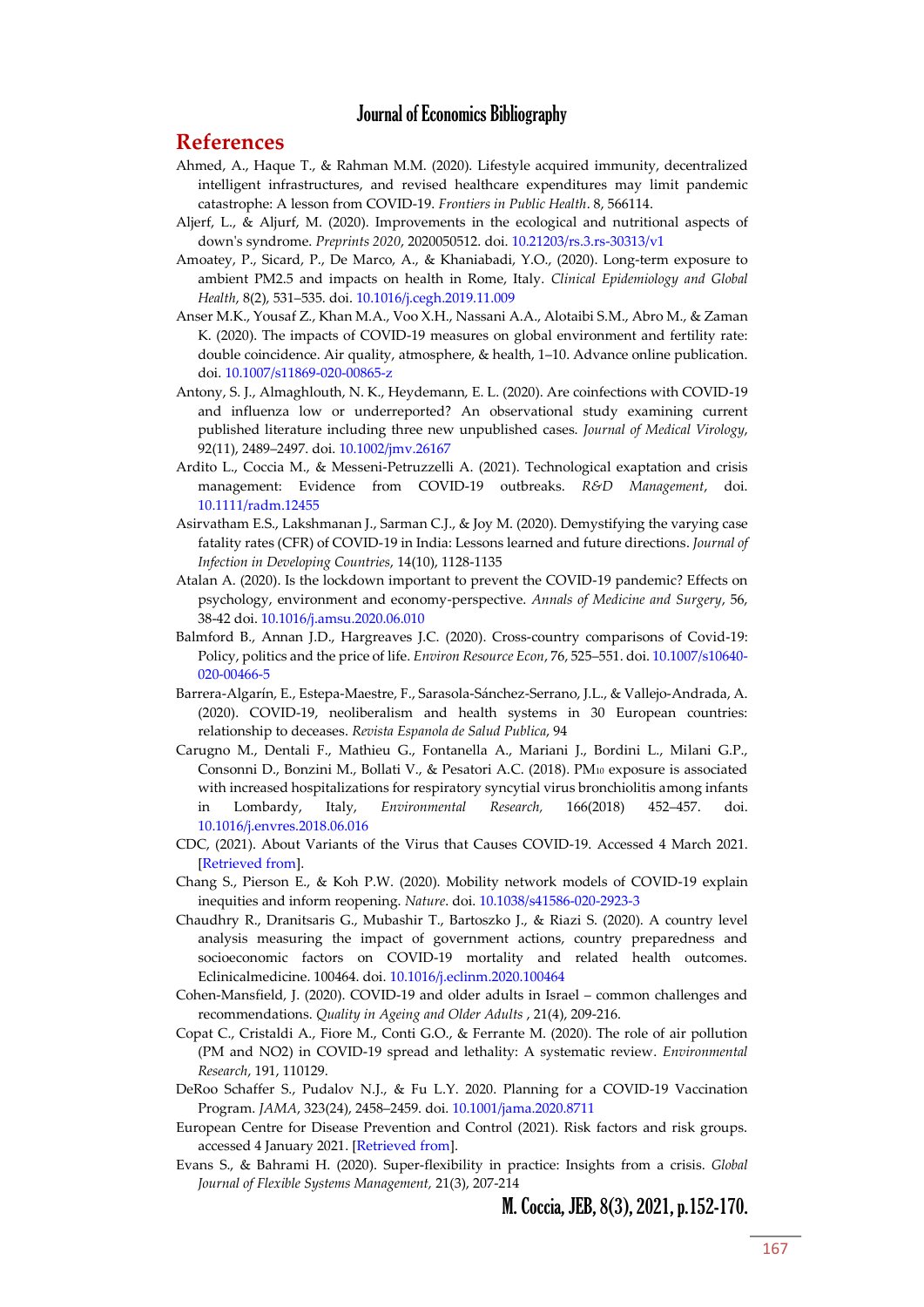- Flaxman S., Mishra S., Gandy A., Unwin H.J.T., Mellan T.A., Coupland H., & Bhatt, S. (2020). Estimating the effects of non-pharmaceutical interventions on COVID-19 in Europe. *Nature*. doi. [10.1038/s41586-020-2405-7](https://doi.org/10.1038/s41586-020-2405-7)
- Frederiksen L., Zhang Y., Foged C., Thakur A. 2020. The Long Road Toward COVID-19 Herd Immunity: Vaccine Platform Technologies and Mass Immunization Strategies. *Frontiers in Immunology*, 11, 1817. doi. [10.3389/fimmu.2020.01817](https://doi.org/10.3389/fimmu.2020.01817)
- [Gaffney A.,](https://www.scopus.com/authid/detail.uri?origin=resultslist&authorId=56662869300&zone=) [Himmelstein D.U.,](https://www.scopus.com/authid/detail.uri?origin=resultslist&authorId=57190008493&zone=) [& Woolhandler S.](https://www.scopus.com/authid/detail.uri?origin=resultslist&authorId=7006159099&zone=) (2020). COVID-19 and US Health Financing: Perils and Possibilities. *International Journal of Health Services.* 50(4), 396-407
- Gatto M., Bertuzzo E., Mari L., Miccoli S., Carraro L., Casagrandi R., & Rinaldo A. (2020). Spread and dynamics of the COVID-19 epidemic in Italy: effects of emergency containment measures. *Proceedings of the National Academy of Sciences,* 117(19), 10484– 10491. doi. [10.1073/pnas.2004978117](https://doi.org/10.1073/pnas.2004978117)
- Glencross Drew A., Tzer-Ren Ho, Nuria Camina, Hawrylowicz Catherine M., Pfeffer P.E. (2020). Air pollution and its effects on the immune system, Free Radical Biology and Medicine, in press. doi. [10.1016/j.freeradbiomed.2020.01.179](https://doi.org/10.1016/j.freeradbiomed.2020.01.179)
- González[-Bustamante, B.](https://www.scopus.com/authid/detail.uri?origin=resultslist&authorId=57131115600&zone=) (2021)[. Evolution and early government responses to COVID-19 in](https://www.scopus.com/record/display.uri?eid=2-s2.0-85090410744&origin=resultslist&sort=plf-f&src=s&st1=%22health+expenditure%22+AND+COVID-19&st2=&sid=d9c3c546ff5bb1e28c2e7f2e4f32e8dc&sot=b&sdt=b&sl=48&s=TITLE-ABS-KEY%28%22health+expenditure%22+AND+COVID-19%29&relpos=0&citeCnt=0&searchTerm=)  [South America.](https://www.scopus.com/record/display.uri?eid=2-s2.0-85090410744&origin=resultslist&sort=plf-f&src=s&st1=%22health+expenditure%22+AND+COVID-19&st2=&sid=d9c3c546ff5bb1e28c2e7f2e4f32e8dc&sot=b&sdt=b&sl=48&s=TITLE-ABS-KEY%28%22health+expenditure%22+AND+COVID-19%29&relpos=0&citeCnt=0&searchTerm=) *World Development*, 137, 105180.
- [Guo L., Luo](https://www.sciencedirect.com/science/article/pii/S0048969718353440#!) J., Yuan M., [Huang Y](https://www.sciencedirect.com/science/article/pii/S0048969718353440#!)., [Shen](https://www.sciencedirect.com/science/article/pii/S0048969718353440#!) H., [Li](https://www.sciencedirect.com/science/article/pii/S0048969718353440#!) T. (2019). The influence of urban planning factors on PM2.5 pollution exposure and implications: A case study in China based on remote sensing, LBS, and GIS data. *[Science of The Total Environment](https://www.sciencedirect.com/science/journal/00489697)*, [659,](https://www.sciencedirect.com/science/journal/00489697/659/supp/C) 1585-1596. doi. [10.1016/j.scitotenv.2018.12.448](https://doi.org/10.1016/j.scitotenv.2018.12.448)
- Harrison E. A., Wu J.W. (2020). Vaccine confidence in the time of COVID-19. *European Journal of Epidemiology*, 35(4), 325–330. doi. [10.1007/s10654-020-00634-3](https://doi.org/10.1007/s10654-020-00634-3)
- Hu J, Li C, Wang S, Li T, Zhang H. (2021). Genetic variants are identified to increase risk of COVID-19 related mortality from UK Biobank data. *Human Genomics*, 15(1), 10. doi. [10.1186/s40246-021-00306-7](https://doi.org/10.1186/s40246-021-00306-7)
- ISS, (2020). Epidemia COVID-19. Aggiornamento nazionale, 2 dicembre 2020 –ore 11:00, data pubblicazione: 4 dicembre 2020. Istituto Superiore di Sanità, Roma (Italy). Accessed 4 January 2021. [\[Retrieved from\]](https://www.epicentro.iss.it/coronavirus/bollettino/Bollettino-sorveglianza-integrata-COVID-19_2-dicembre-2020.pdf).
- [Iyanda A.E.,](https://www.scopus.com/authid/detail.uri?origin=resultslist&authorId=57202265134&zone=) [Adeleke R.,](https://www.scopus.com/authid/detail.uri?origin=resultslist&authorId=57216858512&zone=) [Lu Y.,](https://www.scopus.com/authid/detail.uri?origin=resultslist&authorId=55868296300&zone=) [Chima-Adaralegbe N.J.,](https://www.scopus.com/authid/detail.uri?origin=resultslist&authorId=57218419414&zone=) [Osundina A.M.](https://www.scopus.com/authid/detail.uri?origin=resultslist&authorId=57218420129&zone=) (2020). [A](https://www.scopus.com/record/display.uri?eid=2-s2.0-85089139312&origin=resultslist&sort=plf-f&src=s&st1=%22health+expenditure%22+AND+COVID-19&st2=&sid=d9c3c546ff5bb1e28c2e7f2e4f32e8dc&sot=b&sdt=b&sl=48&s=TITLE-ABS-KEY%28%22health+expenditure%22+AND+COVID-19%29&relpos=16&citeCnt=1&searchTerm=)  [retrospective cross-national examination of COVID-19 outbreak in 175 countries: a](https://www.scopus.com/record/display.uri?eid=2-s2.0-85089139312&origin=resultslist&sort=plf-f&src=s&st1=%22health+expenditure%22+AND+COVID-19&st2=&sid=d9c3c546ff5bb1e28c2e7f2e4f32e8dc&sot=b&sdt=b&sl=48&s=TITLE-ABS-KEY%28%22health+expenditure%22+AND+COVID-19%29&relpos=16&citeCnt=1&searchTerm=)  [multiscale geographically weighted regression analysis \(January 11-June 28, 2020\).](https://www.scopus.com/record/display.uri?eid=2-s2.0-85089139312&origin=resultslist&sort=plf-f&src=s&st1=%22health+expenditure%22+AND+COVID-19&st2=&sid=d9c3c546ff5bb1e28c2e7f2e4f32e8dc&sot=b&sdt=b&sl=48&s=TITLE-ABS-KEY%28%22health+expenditure%22+AND+COVID-19%29&relpos=16&citeCnt=1&searchTerm=) *[Journal](https://www.scopus.com/sourceid/16800154711?origin=resultslist)  [of Infection and Public Health](https://www.scopus.com/sourceid/16800154711?origin=resultslist)*, 13(10), 1438-1445
- [Janssen M.,](https://biblioproxy.cnr.it:2301/authid/detail.uri?authorId=16199813000&eid=2-s2.0-85086838104) [van der Voort H.](https://biblioproxy.cnr.it:2301/authid/detail.uri?authorId=7003539458&eid=2-s2.0-85086838104) (2020). Agile and adaptive governance in crisis response: Lessons from the COVID-19 pandemic. *International Journal of [Information Management](https://biblioproxy.cnr.it:2301/sourceid/15631?origin=recordpage)*, 55, Article number 102180.
- [Jin H.,](https://www.scopus.com/authid/detail.uri?origin=resultslist&authorId=57216769017&zone=) Qian X. (2020). How the Chinese government has done with public health from the perspective of the evaluation and comparison about public-health expenditure. *[International Journal of Environmental Research and Public Health](https://www.scopus.com/sourceid/144989?origin=resultslist)*, 17(24), 9272, 1-16
- Johns Hopkins Center for System Science and Engineering, (2021). Coronavirus COVID-19 Global Cases. accessed in 4 January. [\[Retrieved from\]](https://gisanddata.maps.arcgis.com/apps/opsdashboard/index.html#/bda7594740fd40299423467b48e9ecf6).
- [Kapitsinis N.](https://www.scopus.com/authid/detail.uri?origin=resultslist&authorId=55893246200&zone=) (2020)[. The underlying factors of the COVID-19 spatially uneven spread. Initial](https://www.scopus.com/record/display.uri?eid=2-s2.0-85091303979&origin=resultslist&sort=plf-f&src=s&st1=%22health+expenditure%22+AND+COVID-19&st2=&sid=d9c3c546ff5bb1e28c2e7f2e4f32e8dc&sot=b&sdt=b&sl=48&s=TITLE-ABS-KEY%28%22health+expenditure%22+AND+COVID-19%29&relpos=3&citeCnt=1&searchTerm=)  [evidence from regions in nine EU countries.](https://www.scopus.com/record/display.uri?eid=2-s2.0-85091303979&origin=resultslist&sort=plf-f&src=s&st1=%22health+expenditure%22+AND+COVID-19&st2=&sid=d9c3c546ff5bb1e28c2e7f2e4f32e8dc&sot=b&sdt=b&sl=48&s=TITLE-ABS-KEY%28%22health+expenditure%22+AND+COVID-19%29&relpos=3&citeCnt=1&searchTerm=) *Regional Science Policy and Practice*, 12(6), 1027- 1045.
- [Kavitha C.,](https://www.scopus.com/authid/detail.uri?origin=resultslist&authorId=57211606970&zone=) [Madhavaprasad D.](https://www.scopus.com/authid/detail.uri?origin=resultslist&authorId=57219160028&zone=) (2020). [The trajectory of corona virus: Covid 19 around the](https://www.scopus.com/record/display.uri?eid=2-s2.0-85091491048&origin=resultslist&sort=plf-f&src=s&st1=%22health+expenditure%22+AND+COVID-19&st2=&sid=d9c3c546ff5bb1e28c2e7f2e4f32e8dc&sot=b&sdt=b&sl=48&s=TITLE-ABS-KEY%28%22health+expenditure%22+AND+COVID-19%29&relpos=18&citeCnt=0&searchTerm=)  [world.](https://www.scopus.com/record/display.uri?eid=2-s2.0-85091491048&origin=resultslist&sort=plf-f&src=s&st1=%22health+expenditure%22+AND+COVID-19&st2=&sid=d9c3c546ff5bb1e28c2e7f2e4f32e8dc&sot=b&sdt=b&sl=48&s=TITLE-ABS-KEY%28%22health+expenditure%22+AND+COVID-19%29&relpos=18&citeCnt=0&searchTerm=) *[Disaster Advances](https://www.scopus.com/sourceid/19700175287?origin=resultslist)*,13(10), 98.
- Lau H., Khosrawipour T., Kocbach P., Ichii H., Bania J., Khosrawipour V. (2021). Evaluating the massive underreporting and undertesting of COVID-19 cases in multiple global epicenters. *Pulmonology*, 27(2), 110–115. doi. [10.1016/j.pulmoe.2020.05.015](https://doi.org/10.1016/j.pulmoe.2020.05.015)
- Liu, Z., Magal, P., & Webb, G. (2021). Predicting the number of reported and unreported cases for the COVID-19 epidemics in China, South Korea, Italy, France, Germany and United Kingdom. *Journal of Theoretical Biology*, 509, 110501. doi. [10.1016/j.jtbi.2020.110501](https://doi.org/10.1016/j.jtbi.2020.110501)
- Marazziti, D., Cianconi, P., Mucci, F., Foresi, L., Chiarantini, I., Della Vecchia, A. 2021. Climate change, environment pollution, COVID-19 pandemic and mental health. *The Science of the Total Environment*, 773, 145182. doi. [10.1016/j.scitotenv.2021.145182](https://doi.org/10.1016/j.scitotenv.2021.145182)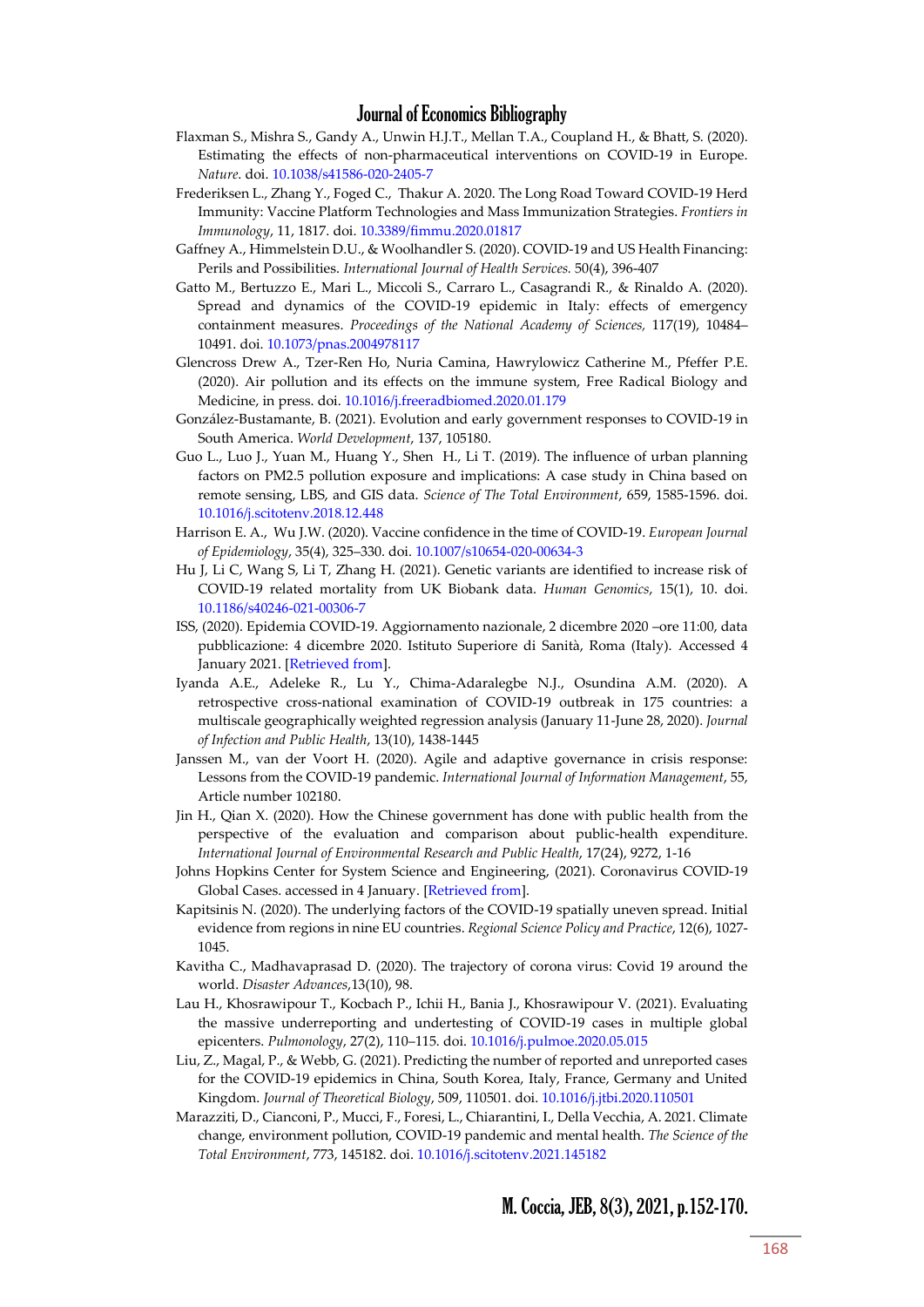- Martelletti L., Martelletti P., (2020). Air pollution and the novel covid-19 disease: a putative disease risk factor. *Sn compr. Clin. Med*. 1–5. doi. [10.1007/s42399-020-00274-4](https://doi.org/10.1007/s42399-020-00274-4)
- [Perone G.2](https://www.scopus.com/authid/detail.uri?origin=resultslist&authorId=57211633727&zone=)021. [The determinants of COVID-19 case fatality rate \(CFR\) in the Italian regions](https://www.scopus.com/record/display.uri?eid=2-s2.0-85091930728&origin=resultslist&sort=plf-f&src=s&st1=%22firms%22+AND+COVID&st2=&sid=760916bf7ef2d57b0f9fd1801849be74&sot=b&sdt=b&sl=32&s=TITLE-ABS-KEY%28%22firms%22+AND+COVID%29&relpos=8&citeCnt=1&searchTerm=)  [and provinces: An analysis of environmental, demographic, and healthcare factors.](https://www.scopus.com/record/display.uri?eid=2-s2.0-85091930728&origin=resultslist&sort=plf-f&src=s&st1=%22firms%22+AND+COVID&st2=&sid=760916bf7ef2d57b0f9fd1801849be74&sot=b&sdt=b&sl=32&s=TITLE-ABS-KEY%28%22firms%22+AND+COVID%29&relpos=8&citeCnt=1&searchTerm=) *[Science](https://www.scopus.com/sourceid/25349?origin=resultslist)  [of the Total Environment](https://www.scopus.com/sourceid/25349?origin=resultslist)*, 755, 142523.
- Prem K., Liu Y., Russell T.W., Kucharski A.J., Eggo R.M., Davies N. (2020)[. The effect of control](https://www.thelancet.com/journals/lanpub/article/PIIS2468-2667(20)30073-6/fulltext)  [strategies to reduce social mixing on outcomes of the COVID-19 epidemic in Wuhan,](https://www.thelancet.com/journals/lanpub/article/PIIS2468-2667(20)30073-6/fulltext)  [China: a modelling study,](https://www.thelancet.com/journals/lanpub/article/PIIS2468-2667(20)30073-6/fulltext) *The Lancet Public Health*, March 25, 2020. doi. [10.1016/S2468-](https://doi.org/10.1016/S2468-2667(20)30073-6) [2667\(20\)30073-6](https://doi.org/10.1016/S2468-2667(20)30073-6)
- Reilly J.M., Y.-H.H. Chen, H.D. Jacoby (2021). The Covid-19 effect on the Paris Agreement. *Humanities & Social Sciences Communications*, 8(16) doi. [10.1057/s41599-020-](https://doi.org/10.1057/s41599-020-00698-2) [00698-2](https://doi.org/10.1057/s41599-020-00698-2)
- [Renardy M.,](https://www.scopus.com/authid/detail.uri?authorId=57201006568&eid=2-s2.0-85090421838) [Eisenberg M.,](https://www.scopus.com/authid/detail.uri?authorId=15762032100&eid=2-s2.0-85090421838) Kirschner D. (2020). Predicting the second wave of COVID-19 in Washtenaw County, MI, *[Journal of Theoretical Biology](https://www.scopus.com/sourceid/29663?origin=recordpage)*, 507(21), Article number 110461. doi. [10.1016/j.jtbi.2020.110461](https://doi.org/10.1016/j.jtbi.2020.110461)
- Rosario Denes K.A., Mutz Yhan S., Bernardes Patricia C., Conte-Junior Carlos A., (2020). Relationship between COVID-19 and weather: Case study in a tropical country. *International Journal of Hygiene and Environmental Health,* 229, 113587.
- Sabat I., Neuman-Böhme S., Varghese N. E., Barros, P. P., Brouwer, W., van Exel, J., Schreyögg, J., & Stargardt, T. (2020). United but divided: Policy responses and people's perceptions in the EU during the COVID-19 outbreak. *Health Policy,* 124(9), 909–918. doi. [10.1016/j.healthpol.2020.06.009](https://doi.org/10.1016/j.healthpol.2020.06.009)
- Seligman B, Ferranna M, Bloom DE (2021). Social determinants of mortality from COVID-19: A simulation study using NHANES. *PLoS Med* 18(1), e1003490. doi. [10.1371/journal.pmed.1003490](https://doi.org/10.1371/journal.pmed.1003490)
- Siafakas N., Bizymi N., Mathioudakis A., Corlateanu A. 2018. EARLY versus MILD Chronic Obstructive Pulmonary Disease (COPD). *Respiratory Medicine*, 140, 127–131. doi. [10.1016/j.rmed.2018.06.007](https://doi.org/10.1016/j.rmed.2018.06.007)
- [Siddiqui A.F.,](https://www.scopus.com/authid/detail.uri?origin=resultslist&authorId=57220128515&zone=) [Wiederkehr M.,](https://www.scopus.com/authid/detail.uri?origin=resultslist&authorId=57220129560&zone=) [Rozanova L.,](https://www.scopus.com/authid/detail.uri?origin=resultslist&authorId=57220105933&zone=) [Flahault A.](https://www.scopus.com/authid/detail.uri?origin=resultslist&authorId=55382983400&zone=) (2020[\).Situation of India in the](https://www.scopus.com/record/display.uri?eid=2-s2.0-85097020685&origin=resultslist&sort=plf-f&src=s&st1=%22health+expenditure%22+AND+COVID-19&st2=&sid=d9c3c546ff5bb1e28c2e7f2e4f32e8dc&sot=b&sdt=b&sl=48&s=TITLE-ABS-KEY%28%22health+expenditure%22+AND+COVID-19%29&relpos=4&citeCnt=0&searchTerm=)  COVID-[19 pandemic: India's initial pandemic experience](https://www.scopus.com/record/display.uri?eid=2-s2.0-85097020685&origin=resultslist&sort=plf-f&src=s&st1=%22health+expenditure%22+AND+COVID-19&st2=&sid=d9c3c546ff5bb1e28c2e7f2e4f32e8dc&sot=b&sdt=b&sl=48&s=TITLE-ABS-KEY%28%22health+expenditure%22+AND+COVID-19%29&relpos=4&citeCnt=0&searchTerm=). *[International Journal of](https://www.scopus.com/sourceid/144989?origin=resultslist)  [Environmental Research and Public Health](https://www.scopus.com/sourceid/144989?origin=resultslist)*, 17(23), 8994, 1-18.
- Simon J., Helter T. M., White R. G., van der Boor C., Łaszewska A. (2021). Impacts of the Covid-19 lockdown and relevant vulnerabilities on capability well-being, mental health and social support: an Austrian survey study. *BMC public health*, 21(1), 314. doi. [10.1186/s12889-021-10351-5](https://doi.org/10.1186/s12889-021-10351-5)
- [Stribling J.,](https://www.scopus.com/authid/detail.uri?origin=resultslist&authorId=57219338371&zone=) [Clifton A.,](https://www.scopus.com/authid/detail.uri?origin=resultslist&authorId=35848244700&zone=) [McGill G.,](https://www.scopus.com/authid/detail.uri?origin=resultslist&authorId=57209601044&zone=) [de Vries K.](https://www.scopus.com/authid/detail.uri?origin=resultslist&authorId=14021326900&zone=) (2020). Examining the UK Covid-19 mortality paradox: Pandemic preparedness, healthcare expenditure, and the nursing workforce. [Journal of Advanced Nursing,](https://www.scopus.com/sourceid/28186?origin=resultslist) 76(12), 3218-3227.
- Tian, T., Zhang, J., Hu, L., Jiang, Y., Duan, C., Li, Z., Wang, X., Zhang, H. (2021). Risk factors associated with mortality of COVID-19 in 3125 counties of the United States. *Infectious Diseases of Poverty*, 10(1), 3. doi. [10.1186/s40249-020-00786-0](https://doi.org/10.1186/s40249-020-00786-0)
- Tobías A. (2020). Evaluation of the lockdowns for the SARS-CoV-2 epidemic in Italy and Spain after one month follow up. *Sci Total Environ*. 725, 138539. doi. [10.1016/j.scitotenv.2020.138539](https://doi.org/10.1016/j.scitotenv.2020.138539)
- World Bank (2020). World Development Indicators database. GDP per capita, PPP (current international \$). License: CC BY-4.0. Accessed 20 December 2020). [\[Retrieved from\]](https://data.worldbank.org/indicator/NY.GDP.PCAP.PP.CD).
- World Bank (2020a). World Health Organization Global Health Expenditure database. Domestic general government health expenditure (% of GDP). License: CC BY-4.0. Accessed 20 December 2020. [\[Retrieved from\]](https://data.worldbank.org/indicator/SH.XPD.CHEX.GD.ZS).
- World Bank (2020b). World Health Organization Global Health Expenditure database. Domestic general government health expenditure per capita, PPP (current international \$).. Accessed 20 December 2020. [\[Retrieved from\]](https://data.worldbank.org/indicator/SH.XPD.GHED.PP.CD).
- World Bank (2020c). World Bank staff estimates based on age/sex distributions of United Nations Population Division's World Population Prospects: 2019 Revision. Population ages 65 and above (% of total population. Accessed 20 December 2020. [\[Retrieved from\]](https://data.worldbank.org/indicator/SP.POP.65UP.TO.ZS).